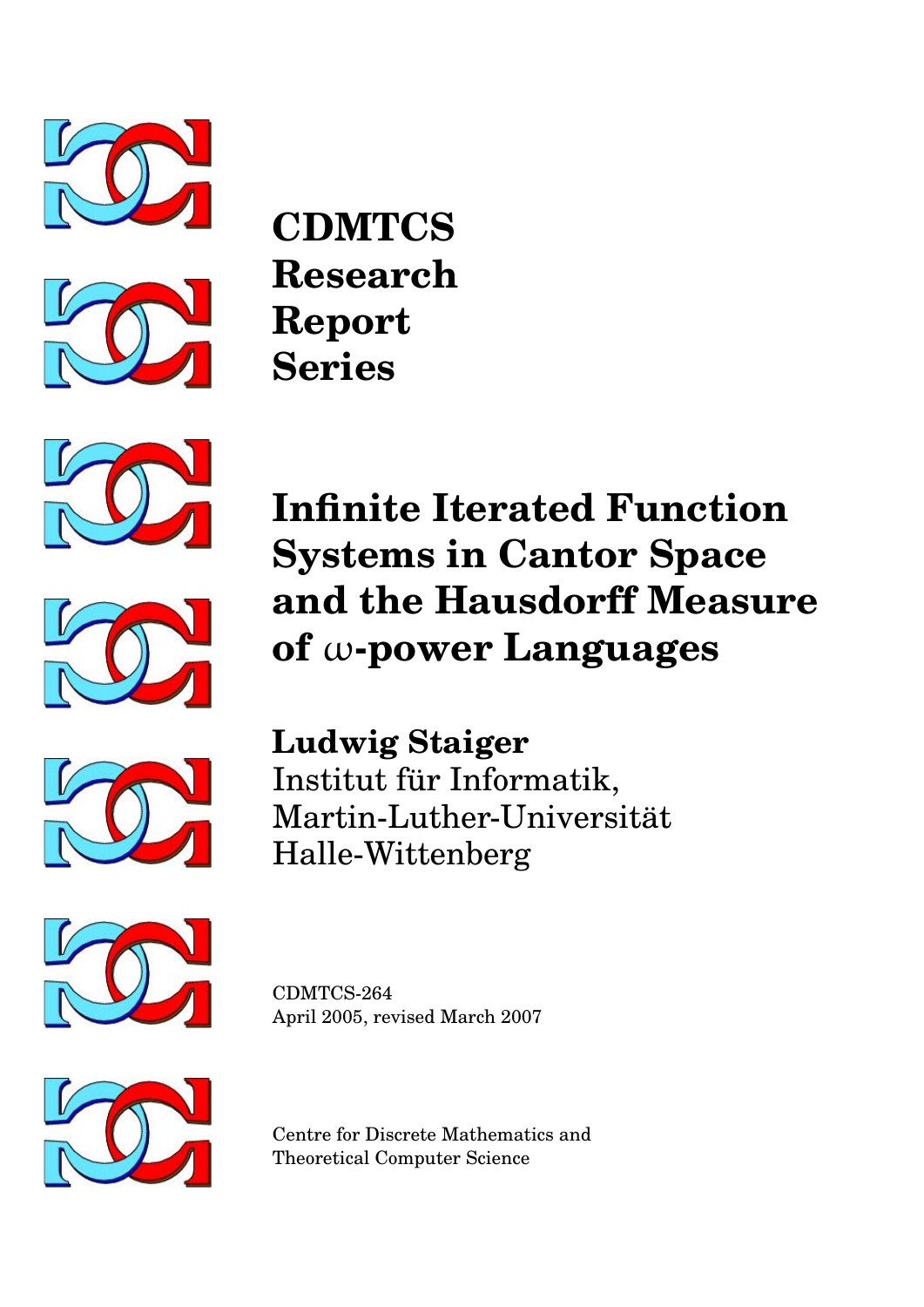# **Infinite Iterated Function Systems in Cantor Space and the Hausdorff Measure of** ω**-power Languages**<sup>∗</sup>

**Ludwig Staiger**†

Martin-Luther-Universität Halle-Wittenberg Institut für Informatik D - 06099 Halle, Germany

#### **Abstract**

We use means of formal language theory to estimate the Hausdorff measure of sets of a certain shape in Cantor space. These sets are closely related to infinite iterated function systems in fractal geometry.

Our results are used to provide a series of simple examples for the noncoincidence of limit sets and attractors for infinite iterated function systems.

<sup>∗</sup>A preliminary version appeared as *On the Hausdorff Measure of* ω*-power Languages.* in: Developments in Language Theory, Proceedings of the 8th Conference, (C.S. Calude, E. Calude, and M.J. Dinneen, Eds.) Lecture Notes in Comput. Sci. No. 3340, Springer-Verlag, Berlin, pp. 393– 405.

<sup>†</sup>Email: ludwig.staiger@informatik.uni-halle.de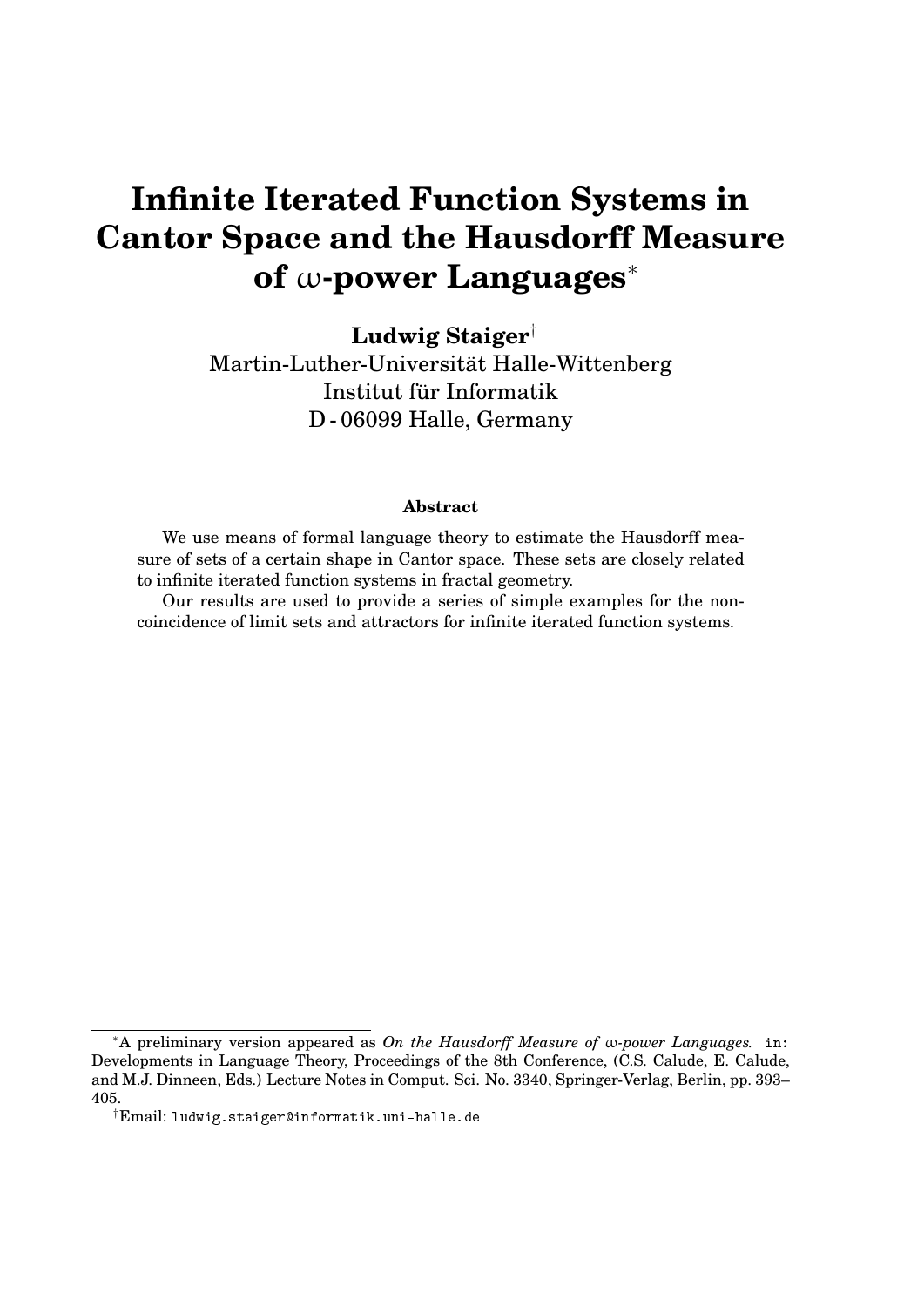## **Contents**

|  | 1 Notation and Preliminary Results                                                                |        |  |  |  |
|--|---------------------------------------------------------------------------------------------------|--------|--|--|--|
|  | 2 The Hausdorff Measure of $\omega$ -power Languages<br>2.1 Upper bounds on the Hausdorff measure | 4<br>5 |  |  |  |
|  | 2.2 A lower bound on the Hausdorff measure                                                        | $-6$   |  |  |  |
|  | 3 Construction of prefix codes from languages                                                     |        |  |  |  |
|  |                                                                                                   | 9      |  |  |  |
|  |                                                                                                   | 10     |  |  |  |
|  |                                                                                                   | 13     |  |  |  |
|  | References                                                                                        | 16     |  |  |  |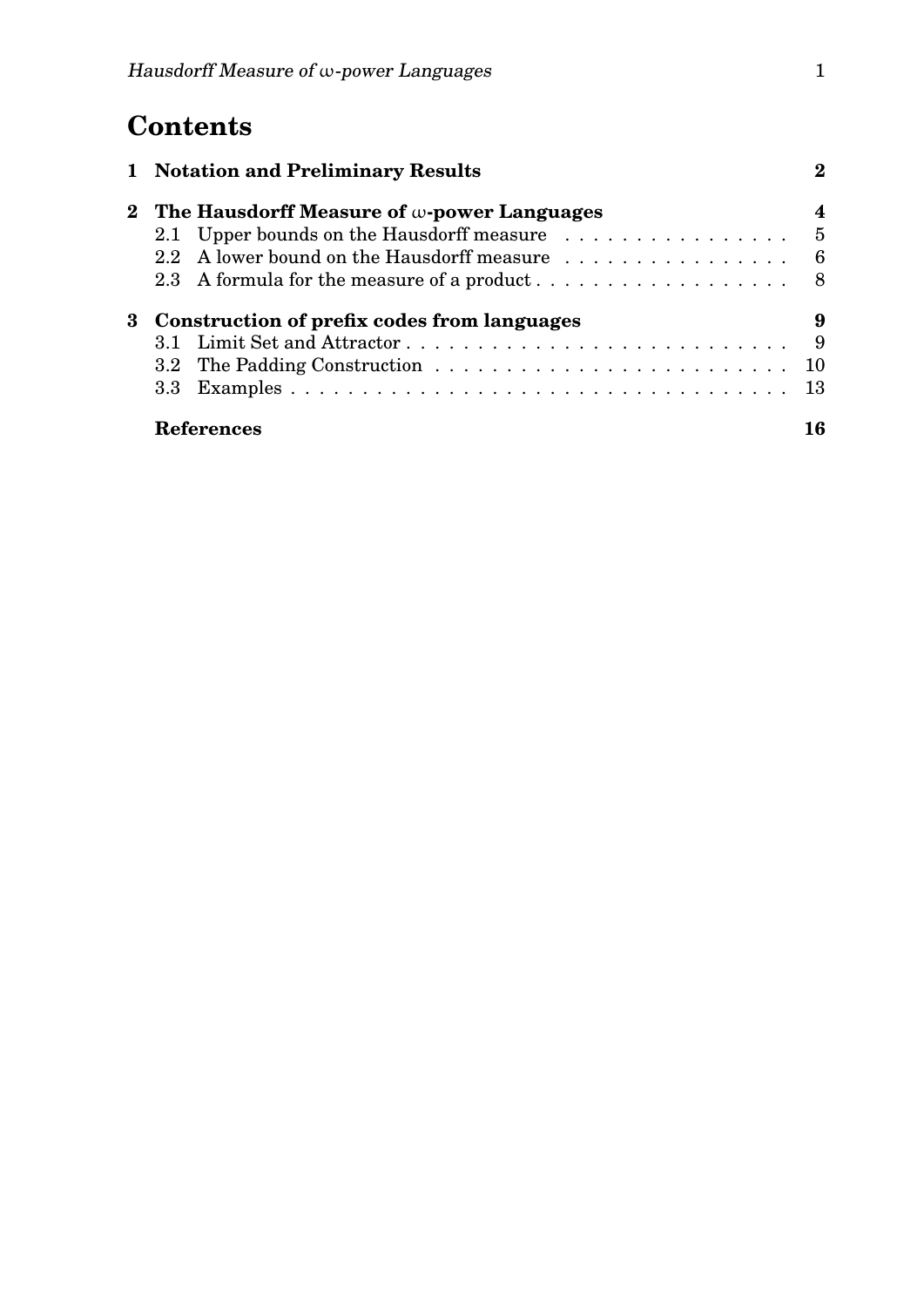It is well-known that the estimation of the Hausdorff dimension or measure of even simply definable sets might be rather complicated (cf. [Ed90, Fa90, Fa97]). It was shown in [St93, MS94, FS01] that results from language theory facilitate this task.

In Fractal Geometry the calculation of the Hausdorff dimension of fractals generated by iterated function systems (IFS) is well understood. The papers [MW88, Ba89, CD93] introduced a combination of IFS controlled by finite automata for the description of a wider class of fractals. A different way of generalising IFS was pursued e.g. in [Fe94b, Ma95, MU96] where the iterated function systems were allowed to contain infinitely many functions. In contrast to usual (finite) IFS an infinite IFS has a fixed point which is not necessarily closed in the topology of the underlying space. Hence the closure of the fixed point (which will be called the attractor of the IFS) might be larger.

The aim of the present paper is twofold. On the one hand, we derive results for the calculation of the Hausdorff measure for a class of fractals generated by infinite IFS in Cantor space. Here we use the setting of the theory of languages and  $\omega$ -languages.

On the other hand, we use this result to exhibit examples for the possible levels of distinction between the fixed point and the attractor of an infinite IFS. These levels are presented by constructing languages defining infinite IFS for which the fixed point and the attractor have different values in Hausdorff dimension and Hausdorff measure.

Hausdorff dimension and Hausdorff measure in Cantor space are particularly interesting in Algorithmic Information Theory. Here Ryabko's [Ry86] lower bound on Kolmogorov complexity (or, equivalently on constructive dimension [Lu03]) by Hausdorff dimension can be strengthened for subsets of non-null Hausdorff measure (see Lemma 3.1 of [St93] or Corollary 5.5 of[CS06]).

It should be mentioned that these results are not restricted to the Cantor space of infinite words as a direct translation of our results on infinite IFS to the unit interval  $[0, 1] \subseteq \mathbb{R}$  can be obtained by considering an infinite word  $\xi \in \{0, \ldots, r - \}$  $1$ <sup>ω</sup> as the r-ary expansion 0.ξ of a real number. As indicated in [MS94], this translation generalises easily to unit cubes in d-dimensional space  $\mathbb{R}^d$ . Moreover, this translation preserves Hausdorff dimension and, up to a certain linear bound, also Hausdorff measure.

## **1 Notation and Preliminary Results**

Next we introduce the notation used throughout the paper. By  $\mathbb{N} = \{0, 1, 2, \ldots\}$ we denote the set of natural numbers. Let X be an alphabet of cardinality  $|X| = r$ . By X <sup>∗</sup> we denote the set (monoid) of words on X, including the *empty word* e, and  $X^{\omega}$  is the set of infinite sequences (ω-words) over X. For  $w \in X^*$  and  $η \in X^* \cup X^{\omega}$ let w · η be their *concatenation*. This concatenation product extends in an obvious way to subsets  $W\subseteq X^*$  and  $B\subseteq X^*\cup X^\omega$ . For a language  $W$  let  $W^*:=\bigcup_{\mathfrak{i}\in\mathbb{N}}W^{\mathfrak{i}}$ be the submonoid of  $\mathsf{X}^*$  generated by W, and by  $\mathsf{W}^{\omega}:=\{w_1\cdots w_i\cdots:w_i\in\mathsf{W}\setminus\mathsf{W}^*\}$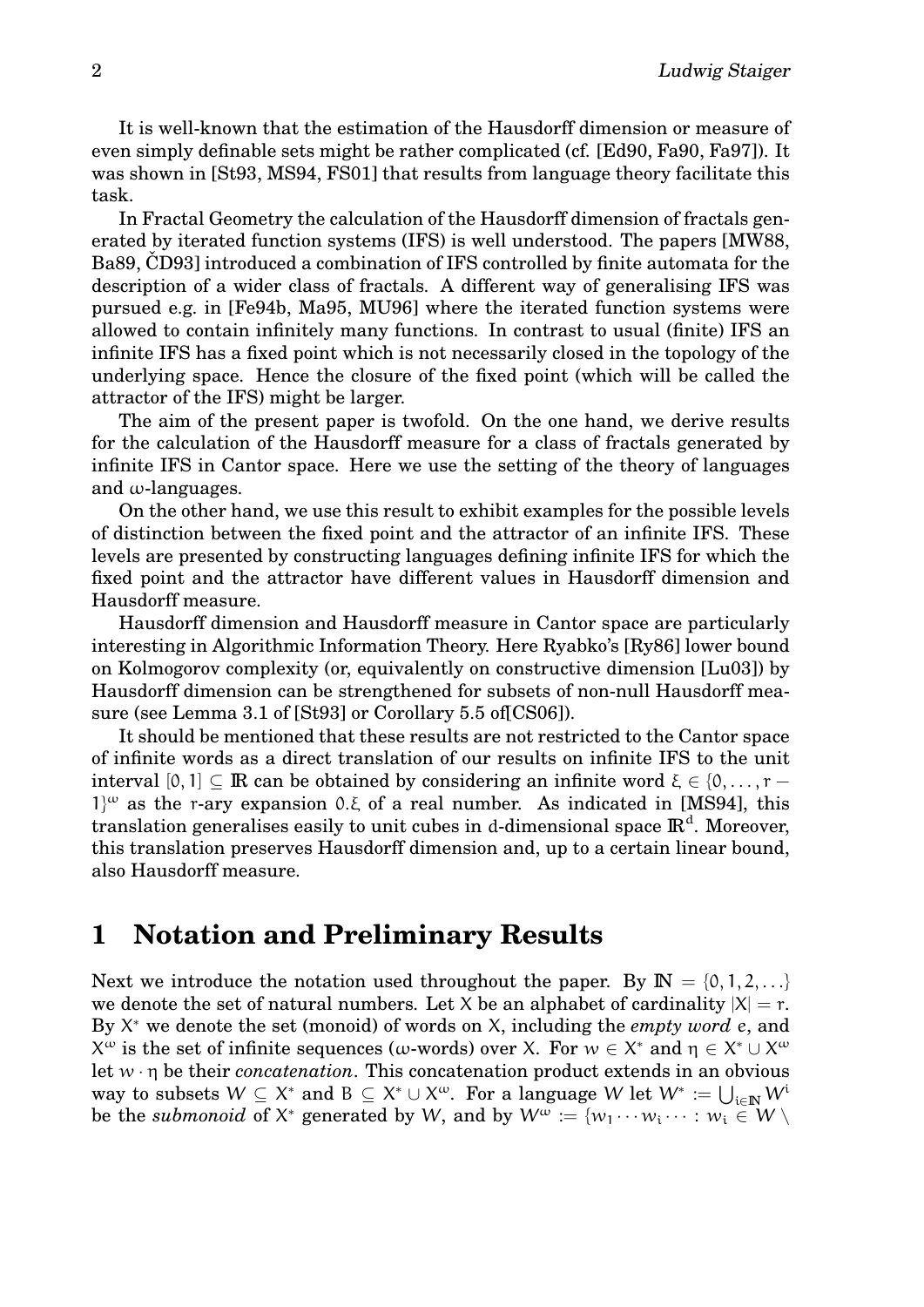{e}} we denote the set of infinite strings formed by concatenating words in W. Furthermore  $|w|$  is the *length* of the word  $w \in X^*$  and  $A(B)$  is the set of all finite prefixes of strings in  $B \subseteq X^* \cup X^{\omega}$ . We shall abbreviate  $w \in A(\eta)$   $(\eta \in X^* \cup X^{\omega})$  by  $w \sqsubset n$ .

As usual, a language  $V \subseteq X^*$  is called a *code* provided every word  $w \in V^*$  has a unique factorisation into words  $v_1, \ldots, v_k \in V$ . If  $e \notin V$  and for arbitrary  $w, v \in V$ the relation  $w \sqsubset v$  implies  $w = v$  the language V is called a *prefix code*. Further

we denote by  $B/w := \{\eta : w \cdot \eta \in B\}$  the *left derivative* of the set  $B \subseteq X^* \cup X^{\omega}$ . As usual a language  $W \subseteq X^*$  is *regular* provided its set of left derivatives  $\{W \mid w : w \in X^*\}$ X ∗ } is finite. In the sequel we assume the reader to be familiar with basic facts of language theory (e.g. [BP85, HU79] or Vol. 1 of [RS97])

For a language  $W \subseteq X^*$  let  $s_W : \mathbb{N} \to \mathbb{N}$  where  $s_W(n) := |W \cap X^n|$  be its *structure function.* The *structure generating function* corresponding to  $s_W$  is

$$
\mathfrak{s}_{W}(t) := \sum\nolimits_{i \in \mathbb{N}} s_{W}(i) \cdot t^{i}.
$$
 (1)

 $\mathfrak{s}_{W}$  is a power series with convergence radius rad  $W \coloneqq \liminf$ <sup>n</sup>→∞  $\frac{1}{\sqrt[n]{s_W(n)}}$ . It is convenient to consider  $\mathfrak{s}_W$  also as a function mapping  $[0,\infty)$  to  $[0,\infty) \cup {\infty}$ .

The convergence radius rad W is closely related to the entropy of the language (cf. [Ku70, St93]),

$$
\textstyle H_{W}=\limsup_{n\to\infty}\frac{\log_{r}(1+s_{W}(n))}{n}\;.
$$

The parameter  $t_1(W) := \sup\{t : t \geq 0 \land \mathfrak{s}_W(t) \leq 1\}$  is important for the calculation of rad W<sup>∗</sup> . It fulfills the following (see [Ei74, Ku70, St93]).

**Lemma 1** *It holds*  $\mathfrak{s}_{W}(\mathsf{t}_{1}(W)) = 1$  *or*  $\mathfrak{s}_{W}(\mathsf{rad}\,W) < 1$ *. If*  $\mathfrak{s}_{W}(\mathsf{rad}\,W) \leq 1$ *, then*  $\mathsf{t}_{1}(W) =$ rad  $W =$  rad  $W^*$ . If  $\mathfrak{s}_W$ (rad  $W) > 1$  *then* rad  $W^* \le \mathbf{t}_1(W)$ .

*If* W *is a code then we have always* rad  $W^* = t_1(W)$ *.* 

We consider the set  $X^{\omega}$  as a metric space (Cantor space)  $(X^{\omega}, \rho)$  of all  $\omega$ -words over the alphabet X where the metric  $\rho$  is defined as follows.

$$
\rho(\xi,\eta):=\inf\{r^{-|w|}:w\sqsubset\xi\wedge w\sqsubset\eta\}\,.
$$

This space is a compact, and the mapping  $\phi_w(\xi) := w \cdot \xi$  is a contracting similitude if only  $w \neq e.$  Thus a language  $W \subseteq X^* \setminus \{e\}$  defines a possibly infinite IFS (IIFS) in  $(X^{\omega}, \rho)$ . Moreover,  $\mathcal{C}(F) := \{\xi : A(\xi) \subseteq A(F)\}$  is the closure of the set F (smallest closed subset containing F) in  $(X^{\omega}, \rho)$ .

Next we recall the definition of the Hausdorff measure and Hausdorff dimension of a subset of  $(X^{\omega}, \rho)$  (see [Ed90, Fa90, Fa97]). In the setting of languages and w-languages this can be read as follows (see [St93, St98]). For  $F \subseteq X^{\omega}$  and  $0 < \alpha < 1$  the equation

$$
\underline{\mathbf{\Pi}}_{\alpha}(\mathrm{F}) := \lim_{\mathrm{L}\to\infty} \ \mathrm{inf}\Biggl\{\sum_{w\in W} \mathrm{r}^{-\alpha\cdot|w|} : \mathrm{F} \subseteq W\cdot \mathrm{X}^{\omega}\wedge \forall w(w\in W\rightarrow |w|\geq 1) \Biggr\} \tag{2}
$$

defines the α-dimensional metric outer measure on  $\mathsf{X}^{\omega}.$  The measure  $I\!\!L_{\alpha}$  satisfies the following.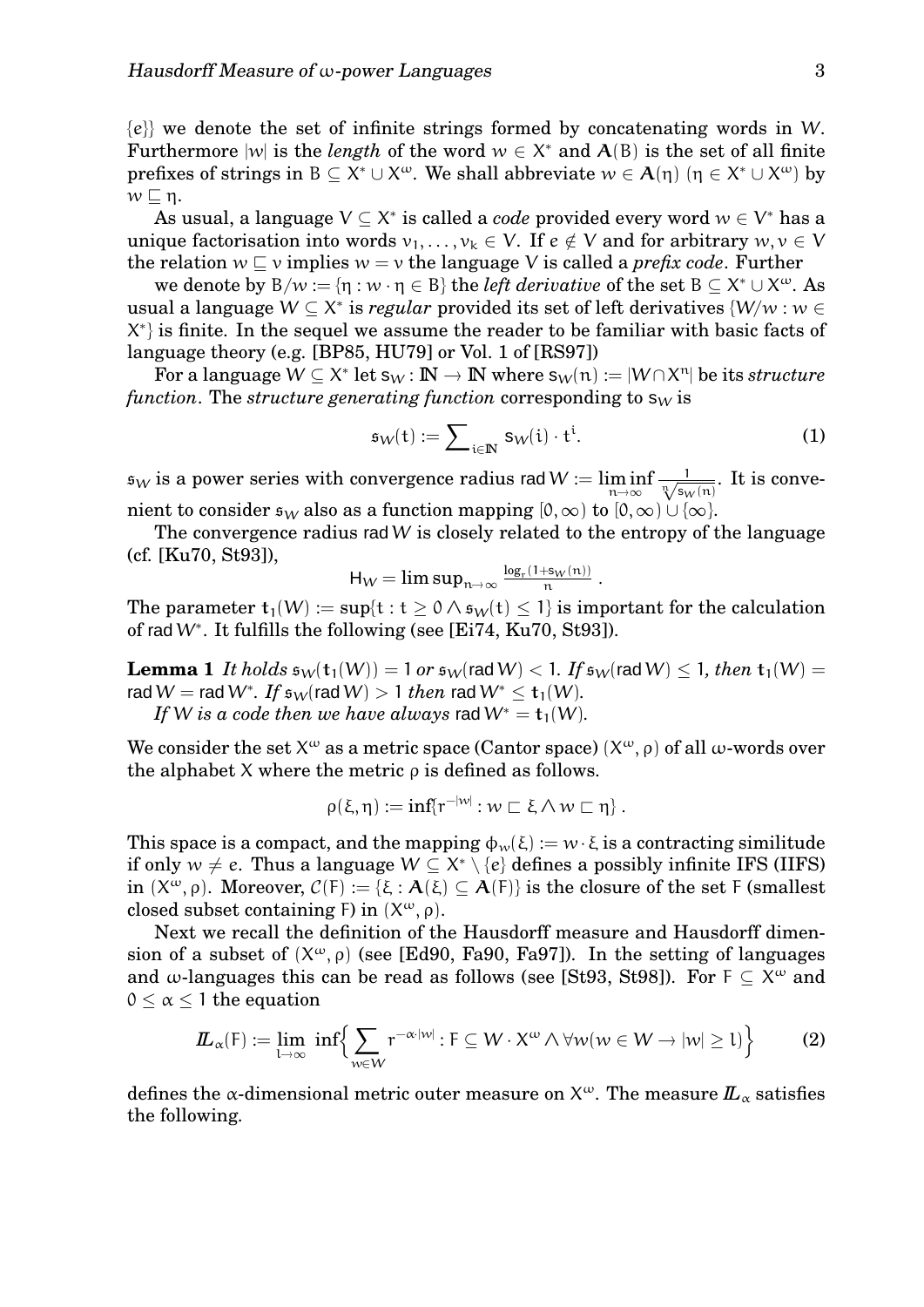**Corollary 2** *If*  $\mathbb{L}_{\alpha}(\mathsf{F}) < \infty$  *then*  $\mathbb{L}_{\alpha+\epsilon}(\mathsf{F}) = 0$  *for all*  $\epsilon > 0$ *.* 

Then the *Hausdorff dimension* of F is defined as

 $\dim F := \sup\{\alpha : \alpha = 0 \vee I\!\!I_{\alpha}(F) = \infty\} = \inf\{\alpha : I\!\!I_{\alpha}(F) = 0\}.$ 

It should be mentioned that dim is countably stable and shift invariant, that is,

$$
\dim \bigcup\nolimits_{i \in \mathbb{N}} F_i = \sup \{ \dim F_i : i \in \mathbb{N} \} \quad \text{and} \quad \dim \mathcal{W} \cdot F = \dim F. \tag{3}
$$

We list some relations of the Hausdorff dimension and measure for  $\omega$ -power languages to the properties of the structure generation functions of the corresponding languages (see [St93, MS94, FS01]).

 $\bf{Proposition ~3} ~ \dim W^{\omega} = - \log_{r} \operatorname{rad} W^{*}$ 

**Proposition 4** *If*  $\alpha = \dim W^{\omega}$  *then*  $\mathbb{L}_{\alpha}(W^{\omega}) < 1$ *.* 

*If* W is a regular language then  $0 < I\!I\!I_{\alpha}(W^{\omega}) \leq I\!I_{\alpha}(\mathcal{C}(W^{\omega})) \leq 1$ , and if W is *regular and a union of codes then*  $\mathbf{L}_{\alpha}(W^{\omega}) = \mathbf{L}_{\alpha}(\mathcal{C}(W^{\omega}))$ *.* 

The following direct connections between the structure generation function  $\mathfrak{s}_W$  and Hausdorff measure  $L_{\alpha}(W^{\omega})$  or dim  $W^{\omega}$  are helpful.

**Proposition 5**  $\alpha$ <sup>-α</sup>) ≤ 1 *then* α ≥ dim W<sup>ω</sup>.

- *2. If*  $\mathfrak{s}_{W}(\mathbf{r}^{-\alpha}) < 1$  *then*  $\mathbf{\mathbf{\mathit{L}}}_{\alpha}(W^{\omega}) = 0$ *.*
- *3. If* W is a code and  $\mathfrak{s}_w(\mathfrak{r}^{-\alpha}) > 1$  then  $\alpha < \dim W^{\omega}$ .

### **2 The Hausdorff Measure of** ω**-power Languages**

As we have seen in Proposition 4 the Hausdorff measure  $I\!L_{\alpha}(W^{\omega})$  may vary only between 0 and 1 when  $\alpha = \dim W^{\omega}$ . In this section we give some upper bounds on the measure of  $I\!\!L_\alpha(V^\omega)$  or  $I\!\!L_\alpha(V^\omega/w).$  more precise than the ones in Section 1. In particular, we derive a formula for the measure  $I\!\!L_{\alpha}(V^{\omega})$  when Vis a prefix code.

We start with the following known properties of the  $\omega$ -power  $W^{\omega}$ .

$$
(V \cdot W)^{\omega} = V \cdot (W \cdot V)^{\omega} \tag{4}
$$

$$
(\mathsf{V} \cup \mathsf{W})^{\omega} = (\mathsf{V}^* \cdot \mathsf{W})^{\omega} \cup (\mathsf{V} \cup \mathsf{W})^* \cdot \mathsf{V}^{\omega} \tag{5}
$$

These properties are called the *rotation* (Eq. (4)) and *union splitting* (Eq. (5)) properties, respectively.

**Lemma 6** *Let*  $w \in A(V) \setminus V \cdot X \cdot X^*$ , that is,  $w \sqsubseteq v$  for some  $v \in V$  but no  $v' \in V$  is a  $\emph{proper prefix of } w \emph{, and let } W \coloneqq V \cap w \cdot \mathsf{X}^* \emph{ and } \hat{V} \coloneqq V \setminus W.$  Then

$$
V^{\omega} \cap w \cdot X^{\omega} = W \cdot V^{\omega} = W \cdot (\hat{V}^* \cdot W)^{\omega} \cup W \cdot V^* \cdot \hat{V}^{\omega} \text{ and } (6)
$$

$$
V^{\omega}/w = (V/w \cdot \hat{V}^* \cdot w)^{\omega} \cup (V/w) \cdot V^* \cdot \hat{V}^{\omega} . \tag{7}
$$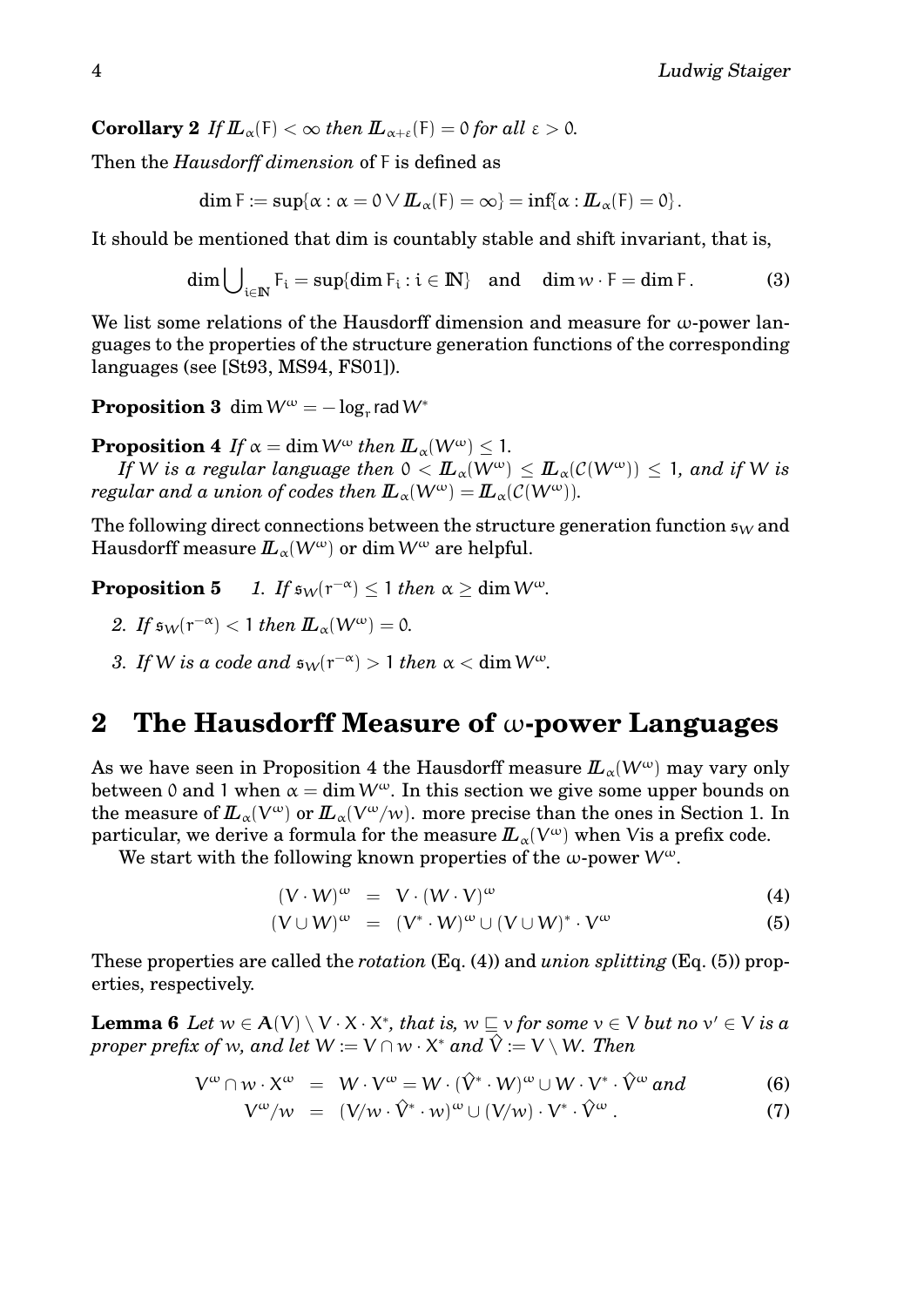**Proof.** The first identity in Eq. (6) follows from the fact that every  $w_1 \cdot w_2 \dots \in V^{\omega}$ with  $w \sqsubset w_1 \cdot w_2 \cdots$  has  $w_1 \in W$ , and the second one is an application of union splitting of  $(W \cup \hat{V})^{\omega}$  (see Eq. (5)).

The second equation follows from the first one, the rotation property and the observations that  $V/w = W/w$  and  $w \cdot V/w = W$ .

#### **2.1 Upper bounds on the Hausdorff measure**

With these prerequisites we derive some general properties of the Hausdorff measure of  $\omega$ -power languages. First, we get a property of the measure of left derivatives.

**Lemma 7** If  $V \subseteq X^*$  is a code,  $\alpha \geq \dim V^{\omega}$ , and  $w \in A(V) \setminus V \cdot X \cdot X^*$  then  $I\!\!L_\alpha(V^\omega/w)=I\!\!L_\alpha\Big((V\!/\textstyle{w}\cdot(V\setminus w\cdot X^*)^*\cdot w)^\omega\Big).$  *In particular,*  $I\!\!L_\alpha(V^\omega/w)\leq 1.$ 

**Proof.** We use  $\hat{\mathsf{V}} := \mathsf{V} \setminus \mathsf{w} \cdot \mathsf{X}^*$  as in Lemma 6.

Since V is a code, we have  $\sum_{v\in V} r^{-\alpha|v|}\leq 1$  for  $\alpha\geq \dim V^\omega.$  Now  $\hat{V}\subset V$  implies  $\sum_{v \in \hat{V}} r^{-\alpha|v|} < 1$ . Hence  $I\!I\!L_{\alpha}(\hat{V}^{\omega}) = 0$  and  $I\!I\!L_{\alpha}((V/w) \cdot V^* \cdot \hat{V}^{\omega}) = 0$ . Thus, the first assertion follows from Eq. (7), and then the second one from Proposition 4.

For prefix codes V we have the property that for every  $u \in A(V)^*$  there is a  $w \in E$  $\mathbf{A}(V) \setminus \{e\}$  such that  $\mathsf{V}^\omega/\mathfrak{u} = \mathsf{V}^\omega/\mathfrak{w}.$ 

In [MS94, Theorem 11] we proved that for every subset  $\mathsf{E}\subseteq\mathsf{X}^{\omega}$  having  $I\!\!L_{\alpha}(\mathsf{E})>$  $\mathfrak{0}, \ \alpha = \dim \mathsf{E} \text{ it holds } \sup\{I\!\!L_\alpha(\mathsf{E}/w) : w \in \mathsf{X}^*\} \geq 1. \ \text{ Using this result and Proposition}$ tion 4 we obtain as a corollary to Lemma 7 the following.

**Corollary 8** If V is a prefix code then  $\mathbf{L}_{\alpha}(V^{\omega}/w) \leq 1$  for all  $w \in X^*$ , and  $0 <$  $I\!I\!I_{\alpha}(V^{\omega})$  *iff* sup{ $I\!I\!I_{\alpha}(V^{\omega}/w)$  :  $w \in X^*$ } = 1.

We say that a language  $V \subseteq X^* \setminus \{e\}$  satisfies the *countable intersection property* provided  $|V|=1$  or  $V^\omega$  is infinite and the set  $w\cdot V^\omega\cap v\cdot V^\omega$  is at most countable for every pair of words  $w, v \in V$  ,  $w \neq v.$  It should be noted that every language  $V \subseteq X^*$ satisfying the countable intersection property is a code. The converse is not true as Example 2.6 of [DL94] shows.

**Theorem 9** If  $V \subseteq X^*$  satisfies the countable intersection property,  $\sum$ v∈V  $r^{-\alpha|\nu|} = 1$  *for some*  $\alpha, \beta < \alpha \leq 1$ , and  $\sum$  $w\mathop{\sqsubseteq} v,v\!\in\!V$  $r^{-\alpha|\nu|} \geq c \cdot r^{-\alpha|\nu|}$  for some word  $w \in \mathbf{A}(V) \setminus V \cdot X \cdot X^*.$ *Then*  $\alpha = \dim V^{\omega}$  *and*  $\mathbf{L}_{\alpha}(V^{\omega}) \leq c^{-1}$ *.* 

**Proof.**  $\alpha = \dim V^{\omega}$  follows from Lemma 1 and Proposition 3. Set  $W := V \cap w \cdot \mathsf{X}^*$  and  $\hat{\mathsf{V}} := V \setminus w \cdot \mathsf{X}^*$  as above and observe that  $\sum \, r^{-\alpha|v|} < 1.$ 

v∈V^ As V satisfies the countable intersection property, we have  $I\!I\!I_\alpha(\overline{w\cdot V^\omega\cap v\cdot V^\omega})=0$ whenever  $w, v \in V, w \neq v$ . Consequently,  $I\!\!L_\alpha(W \cdot V^\omega) = \sum_{v \in W} I\!\!L_\alpha(v \cdot V^\omega)$  $\overline{\Sigma}$  $) =$ <sub>w⊑ν,ν∈V</sub> r<sup>−α|ν|</sup> ·  $I\!\!L_{\alpha}(V^{\omega}).$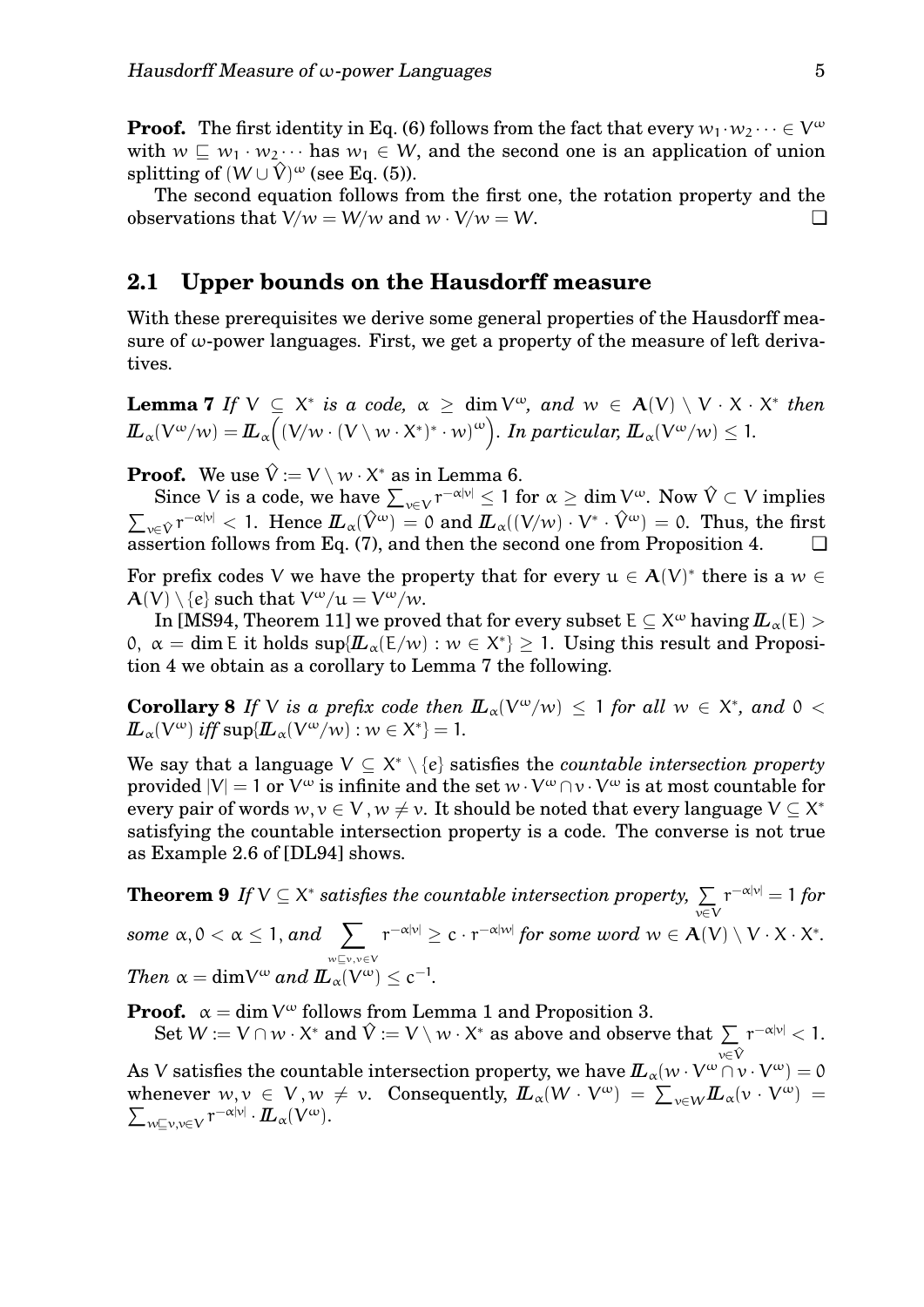On the other hand, using the identity  $w \cdot W/w = w \cdot V/w$  implies  $W \cdot V^{\omega} =$  $w\cdot (V^\omega/w). \text{ Thus from Lemma 7 the inequality } \bm L_\alpha(V\cdot V^\omega) = \text{r}^{-\alpha\cdot |w|}\cdot \bm L_\alpha(V^\omega/w) \leq$  $r^{-\alpha\cdot |w|}$  follows.

Combining the two estimates for  $I\!\!L_{\alpha}(W\cdot V^{\omega})$  yields

$$
I\!\!L_{\alpha}(V^{\omega}) \leq r^{-\alpha \cdot |w|} \cdot (\sum_{w \sqsubseteq v, v \in V} r^{-\alpha |v|})^{-1} \leq c^{-1}.
$$

Letting the constant c in Theorem 9 tend to infinity (if possible) we obtain the following.

**Corollary 10** Let  $V \subseteq X^*$  satisfy the countable intersection property,  $\sum$ v∈V  $r^{-\alpha|\nu|}=1$ *for some*  $\alpha, 0 < \alpha \leq 1,$  *and assume that for all*  $\rm k \in \rm I\!N$  *there is a word*  $\rm w \in A(V) \setminus V \cdot$  $X \cdot X^*$  *such that*  $\sum$ w⊑v,v∈V  $r^{-\alpha|\nu|} \geq k \cdot r^{-\alpha|\nu|}$ *. Then*  $\alpha = \dim V^{\omega}$  and  $I\!\!L_{\alpha}(V^{\omega}) = 0$ *.* 

### **2.2 A lower bound on the Hausdorff measure**

A converse to Theorem 9 can be proved for prefix codes.

**Theorem 11** Let  $V \subseteq X^*$  be a prefix code,  $\Sigma$ v∈V  $r^{-\alpha|\nu|}\,=\,1$  for some  $\,\alpha, 0\,\leq\,\alpha\,\leq\,1,$  $and\; assume\; that\; there\; is\; a\; constant\; c > 0\; such\; that\ \ \, \sum \;$ w⊑v,v∈V  $r^{-\alpha|\nu|} \leq \mathfrak{c} \cdot r^{-\alpha|\nu|}$  for all  $w \in \mathbf{A}(V)$ . Then  $\alpha = \dim V^{\omega}$  and  $L_{\alpha}(V^{\omega}) \geq \frac{1}{c}$  $\frac{1}{c}$ .

Before proceeding to the proof we have to state in the setting of formal language theory and Cantor space a major tool for deriving lower bounds on Hausdorff measure, the mass distribution principle [Fa90, Principle 4.2]. To this end we mention that the support  $\mathsf{supp}\,\mathfrak\mu$  of a measure  $\mathfrak\mu$  on  $\mathsf X^\omega$  is the smallest closed subset E  $\subseteq\mathsf X^\omega$ having  $\mu(E) = \mu(X^{\omega}).$ 

**Theorem 12 (Mass distribution principle)** Let  $\mu$  be a measure on  $X^{\omega}$  such that  $\sup p \mu \subset F$  *and suppose that for some*  $\alpha$  *there are numbers*  $c_0 > 0$  *and*  $n_0 \in \mathbb{N}$  *such that*

$$
\forall w(w \in X^* \wedge \mathfrak{n}_0 \leq |w| \rightarrow \mu(w \cdot X^{\omega}) \leq c_0 \cdot r^{-\alpha \cdot |w|}).
$$

*Then*  $\mathbf{L}_{\alpha}(\mathsf{F}) \geq \mu(\mathsf{F})/c_0$ .

**Proof.** (of Theorem 11) As in the proofs above  $\Sigma$ v∈V  $\mathop{\mathsf{r}}\nolimits^{-\alpha|\mathcal{v}|} = 1 \text{ implies } \dim \! \mathsf{V}^{\omega} = \alpha$ provided V is a code.

Since  $\sum_{v \in V} r^{-\alpha|v|} = 1$ , in case V is infinite we may choose a sequence of natural  $v \in V_{\nu \in V}$ <br>numbers  $l_n, n$  $\overline{y}$  $l_n, n \in \mathbb{N}$ , such that for  $V_n := \{v : v \in V \wedge |v| \leq l_n\}$  we have  $p_n :=$ v∈V<sup>n</sup>  $r^{-\alpha|\nu|} \geq 1 - r^{-(n+1)}.$  Observe that  $1 \geq \prod_{i=0}^{\infty} p_i > 0.$ 

If V is finite, we choose  $V_n := V$  for all  $n \in \mathbb{N}$ .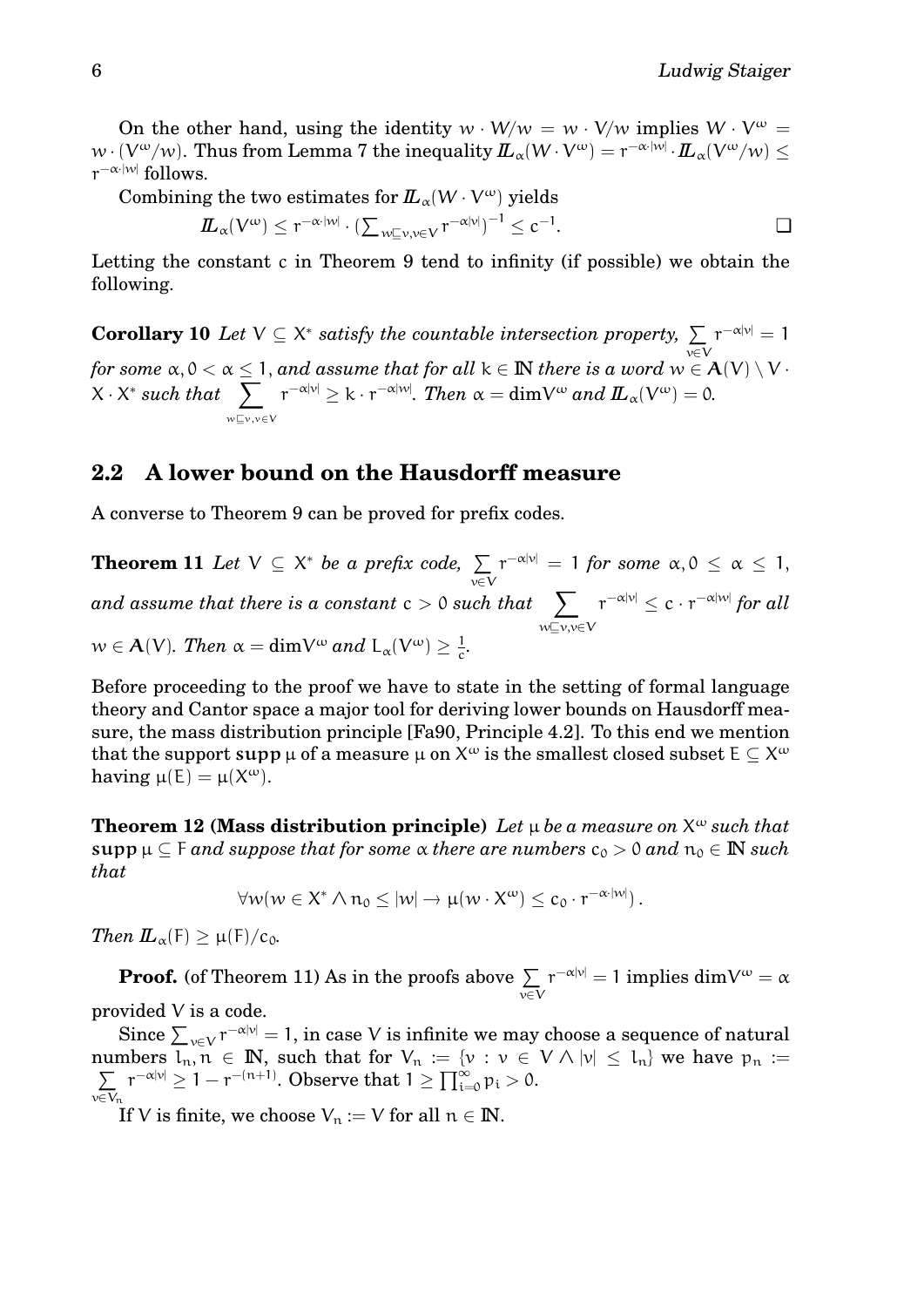For technical reasons, we introduce the following concepts depending on the sequence  $(l_n)_{n\in\mathbb{N}}$ :

$$
W := \bigcup_{i=0}^{\infty} \prod_{n=0}^{i} V_n \text{ , and } \tag{8}
$$

$$
l(w) := \min\{i : \exists w'(w \cdot w' \in \prod_{n=0}^{i} V_n)\} \text{ for } w \in \mathcal{A}(W)
$$
 (9)

In order to apply the mass distribution principle we introduce a set function  $\mu$  on balls  $w \cdot X^{\omega}$  with  $w \in W$  (Observe that  $w \in V_0 \cdots V_i$  implies  $l(w) = i$ .):

$$
\mu(w\cdot X^\omega):=\prod\nolimits_{n=0}^{l(w)}\frac{1}{p_n}\cdot r^{-\alpha|w|}
$$

Due to the choice of the coefficient  $p_n$  for  $w \in W$  we have the identity

$$
\sum_{v \in V_{l(w)+1}} \mu(w \cdot v \cdot X^{\omega}) = \sum_{v \in V_{l(w)+1}} \prod_{n=0}^{l(w)} \frac{1}{p_n} \cdot r^{-\alpha|w|}
$$

$$
= r^{-\alpha|w|} \cdot \prod_{n=0}^{l(w)} \frac{1}{p_n} \cdot \sum_{v \in V_{l(w)+1}} \frac{1}{p_{l(w)+1}} \cdot r^{-\alpha|v|}
$$

$$
= \left(\prod_{n=0}^{l(w)} \frac{1}{p_n}\right) \cdot r^{-\alpha|w|} = \mu(w \cdot X^{\omega})
$$

Letting  $\mu(\mathfrak{u} \cdot X^{\omega}) := 0$  for  $\mathfrak{u} \notin A(W)$  we observe that  $\mu$  is extendible to a metric outer measure on  $X^\omega$  with support  $\mathsf{supp}\,\mu=V_0\!\cdot\! V_1\cdots V_i\cdots\subseteq V^\omega$  and  $\mu(\mathsf{supp}\,\mu)=$ 1 as follows:

From  $\mathsf{supp}\,\mu\cap w\cdot\mathsf{X}^\omega\subseteq\quad \Big\vert\ \Big\vert\ \ \ \ \ v\cdot\mathsf{X}^\omega\subseteq w\cdot\mathsf{X}^\omega$  we obtain  $v \in V_0 \cdots V_{l(w)}$  $u(x, v^{\omega}) =$  $\mathcal{L}^{(\omega)} = \sum_{\mu(\nu \cdot X^{(\omega)})}$  for  $w \in A(W) = A(\text{supp }\mu).$ 

$$
\mu(w \cdot \lambda^{-1}) = \sum_{w \subseteq v, v \in V_0 \cdots V_{L(w)}} \mu(v \cdot \lambda^{-1}) \quad \text{for } w \in A(w) = A(\mathbf{su})
$$

This yields that  $\mu(w \cdot X^{\omega}) = 0$  or

$$
\mu(w\cdot X^\omega)\leq \sum_{w\sqsubseteq v\atop v\in V_0\cdots V_{l(w)}}\prod_{n=0}^{l(w)}\frac{1}{p_n}\cdot r^{-\alpha|v|}\leq \prod_{n=0}^\infty\frac{1}{p_n}\cdot \sum_{w\sqsubseteq v\atop v\in V_0\cdots V_{l(w)}}r^{-\alpha|v|}
$$

 $\mathrm{Now}, w\in \mathbf{A}(W)$  splits uniquely into the product  $w=v'\!\cdot\!w'$  where  $v'\in \prod_{i=1}^{l(w)-1}V_i$ and  $w' \in A(V_{l(w)}) \subseteq A(V)$ . Consequently the inequality assumed in the theorem implies

$$
\sum_{\genfrac{}{}{0pt}{}{\scriptstyle{w\sqsubseteq v}}{\scriptstyle{v\in V_0\cdots V_{l(w)}}}}r^{-\alpha|v|}=r^{-\alpha|v'|}\cdot\sum_{\genfrac{}{}{0pt}{}{\scriptstyle{w'\sqsubseteq v}}{\scriptstyle{v\in V_{l(w)}}}}r^{-\alpha|v|}\leq c\cdot r^{-\alpha|v'|}\cdot r^{-\alpha|w'|}=c\cdot r^{-\alpha|w|}\,.
$$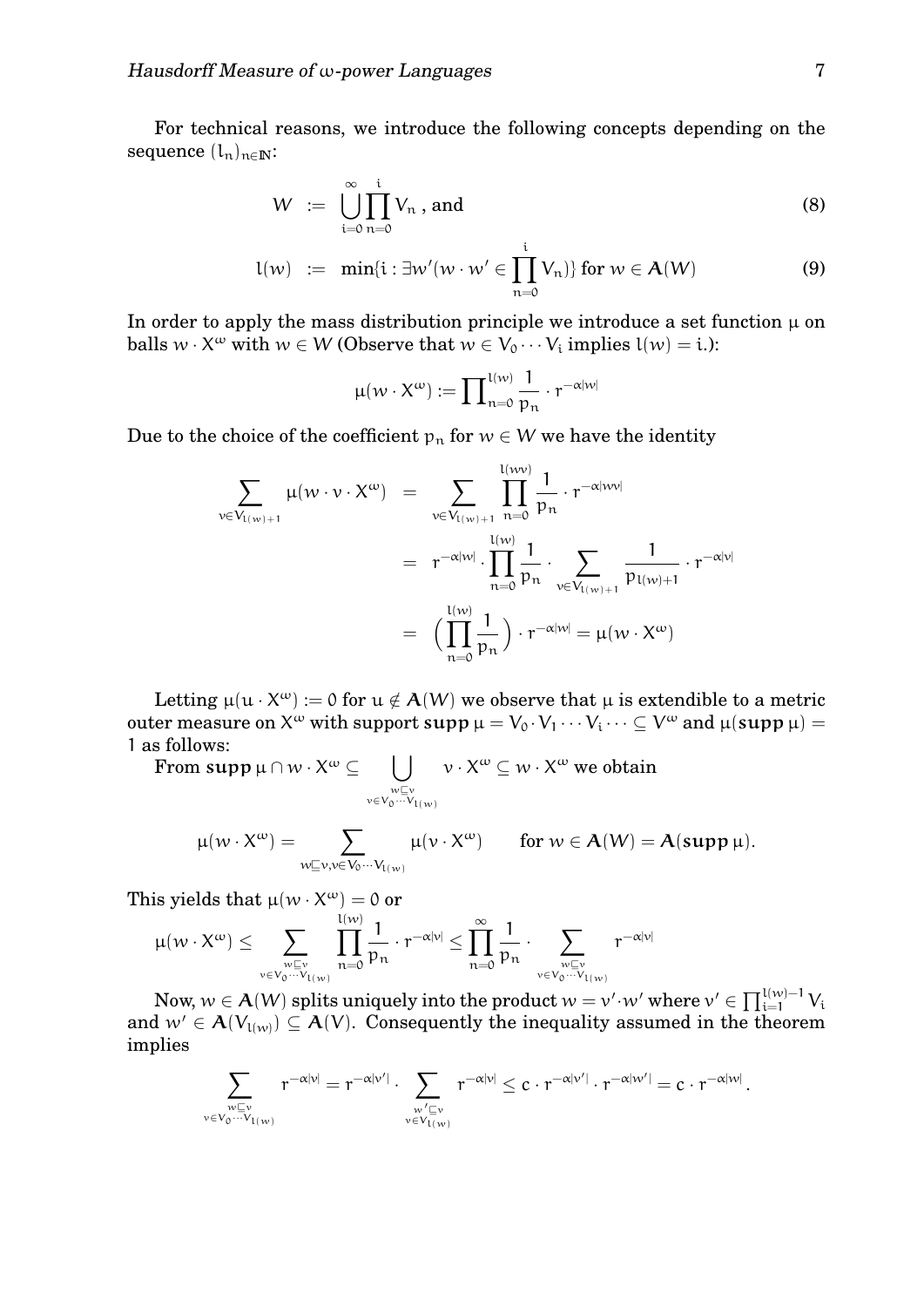Thus,  $\mu(w \cdot X^{\omega}) \leq c \cdot \prod_{n=0}^{\infty} p_n^{-1} \cdot r^{-\alpha|w|}$  for  $w \in X^*$ .

Next, we apply the mass distribution principle (Theorem 12) to obtain  $I\!\!L_\alpha(V^\omega) \geq \frac{\mu(V^\omega)}{c\cdot\Pi^\infty-r}$  $\frac{\mu(V^{\omega})}{c \cdot \prod_{n=0}^{\infty} p_n^{-1}} = \frac{1}{c}$  $\frac{1}{c} \cdot \prod_{i=1}^{\infty}$  $p_n > 0$ .

n=0 Since the choice of the sequence  $(l_n)_{n\in\mathbb{N}}$  is arbitrary, we can make  $\prod_{n=0}^{\infty} p_n$  as  ${\rm close~to~1~as~possible,~and~we~obtain~the~assertion}~\pmb{\mathit{I\!I}}_\alpha(\mathit{V}^\omega) \geq \text{c}^{-1}$ . ❏

Combining Proposition 5.2 and Theorems 9 and 11 we obtain the following.

 $\inf_{\mathfrak{b}_{\mathsf{V}/\mathcal{W}}}(\mathfrak{r}^{-\alpha})^{-1}$  :  $\mathcal{W}\in\mathbf{A}(\mathsf{V})\},$  if  $\mathfrak{s}_{\mathsf{V}}(\mathfrak{r}^{-\alpha})=1$  .

**Theorem 13** Let  $V \subseteq X^*$  be a prefix code and  $\alpha = \dim V^{\omega}$ .  $\mathcal{I}$ *hen*  $\mathbf{L}_{\alpha}(V^{\omega}) = \begin{cases} 0, & \text{if } \mathfrak{s}_{V}(r^{-\alpha}) < 1, \text{ and} \\ \inf(\mathfrak{s}_{\alpha}(r^{-\alpha})^{-1} \cdot \mathfrak{m} \in \mathbf{A}(V) & \text{if } \mathfrak{s}_{V}(r^{-\alpha}) = 1. \end{cases}$ 

**Proof.** Observe that  $\mathfrak{s}_{V/w}(r^{-\alpha}) = r^{\alpha|W|}$ .  $\sum$  $w\mathbf{\subseteq }v,v\in V$  $r^{-\alpha|\nu}$ .  $\Box$ 

Consider also the following interpretation of the constant  $c > 0$  in Theorems 9 and 11. Let  $V \cdot F \subseteq F$  and let  $w \in A(V)$ . Then  $\left( \int v \cdot F \subseteq w \cdot F/w$ . Now, if V is a prefix w⊑v,v∈V

 $\text{code and } 0 < I\!\!L_\alpha(\mathsf{F}) < \infty, \, \text{we have} \, \sum\limits_{w \sqsubseteq \mathsf{v}, \mathsf{v} \in \mathsf{V}}$  $r^{-\alpha |\nu|} \leq \frac{L_{\alpha}(\mathrm{F}/w)}{L_{\alpha}(\mathrm{F})}$  $\frac{d\alpha(F/w)}{dL_\alpha(F)} \cdot r^{-\alpha \cdot |w|}.$ 

If we apply this inequality to a prefix code V and  $F = V^{\omega}$  with  $\alpha = \dim V^{\omega}$ and  $0 < I\!\!L_\alpha(V^\omega)$  and use Corollary 8 we obtain the upper bound  $I\!\!L_\alpha(V^\omega) \leq 1$  $\inf_{\mathfrak{p}_{\mathcal{V}/\mathcal{W}}(\mathfrak{r}^{-\alpha})^{-1}: \mathcal{W}\in \mathcal{A}(\mathcal{V})\}$  of Theorem 13.

#### **2.3 A formula for the measure of a product**

We conclude this part providing a formula for the Hausdorff measure of the  $\omega$ power of the product of two languages. Since  $I\!\!L_{\alpha}$  is a metric outer measure on  $\mathsf{X}^{\omega},$ the rotation property Eq. (4) implies the equivalence

$$
\underline{\mathbf{\Pi}}_{\alpha}((W \cdot V)^{\omega}) = 0 \quad \text{iff} \quad \underline{\mathbf{\Pi}}_{\alpha}((V \cdot W)^{\omega}) = 0 , \tag{10}
$$

from which  $\dim(W\cdot V)^\omega = \dim(V\cdot W)^\omega$  is immediate.

If, moreover,  $0 < \mathfrak{s}_W(r^{-\alpha}), \mathfrak{s}_V(r^{-\alpha}) < \infty$  we have

$$
\frac{1}{\mathfrak{s}_W(r^{-\alpha})}\cdot I\!\!L_\alpha((W\cdot V)^\omega)\leq I\!\!L_\alpha((V\cdot W)^\omega)\leq \mathfrak{s}_V(r^{-\alpha})\cdot I\!\!L_\alpha((W\cdot V)^\omega)\,.
$$

If W, V are prefix codes fulfilling an additional condition we can calculate  $I\!\!L_\alpha((W\cdot V)^\omega)$  from  $I\!\!L_\alpha(W^\omega)$  and  $I\!\!L_\alpha(V^\omega)$ . Observe that the product of two prefix codes is again a prefix code (see [BP85]).

**Theorem 14** Let  $V, W \subseteq X^*$  be prefix codes which satisfy  $\dim(W \cdot V)^{\omega} \geq$  $\max\{\dim \mathsf{W}^{\omega}, \dim \mathsf{V}^{\omega}\}.$ 

Then 
$$
\dim(W \cdot V)^{\omega} = \max\{\dim W^{\omega}, \dim V^{\omega}\}\
$$
 and  

$$
I\!\!L_{\alpha}((W \cdot V)^{\omega}) = \min\{I\!\!L_{\alpha}(W^{\omega}), I\!\!L_{\alpha}(V^{\omega})\}\
$$
for  $\alpha = \dim(W \cdot V)^{\omega}$ .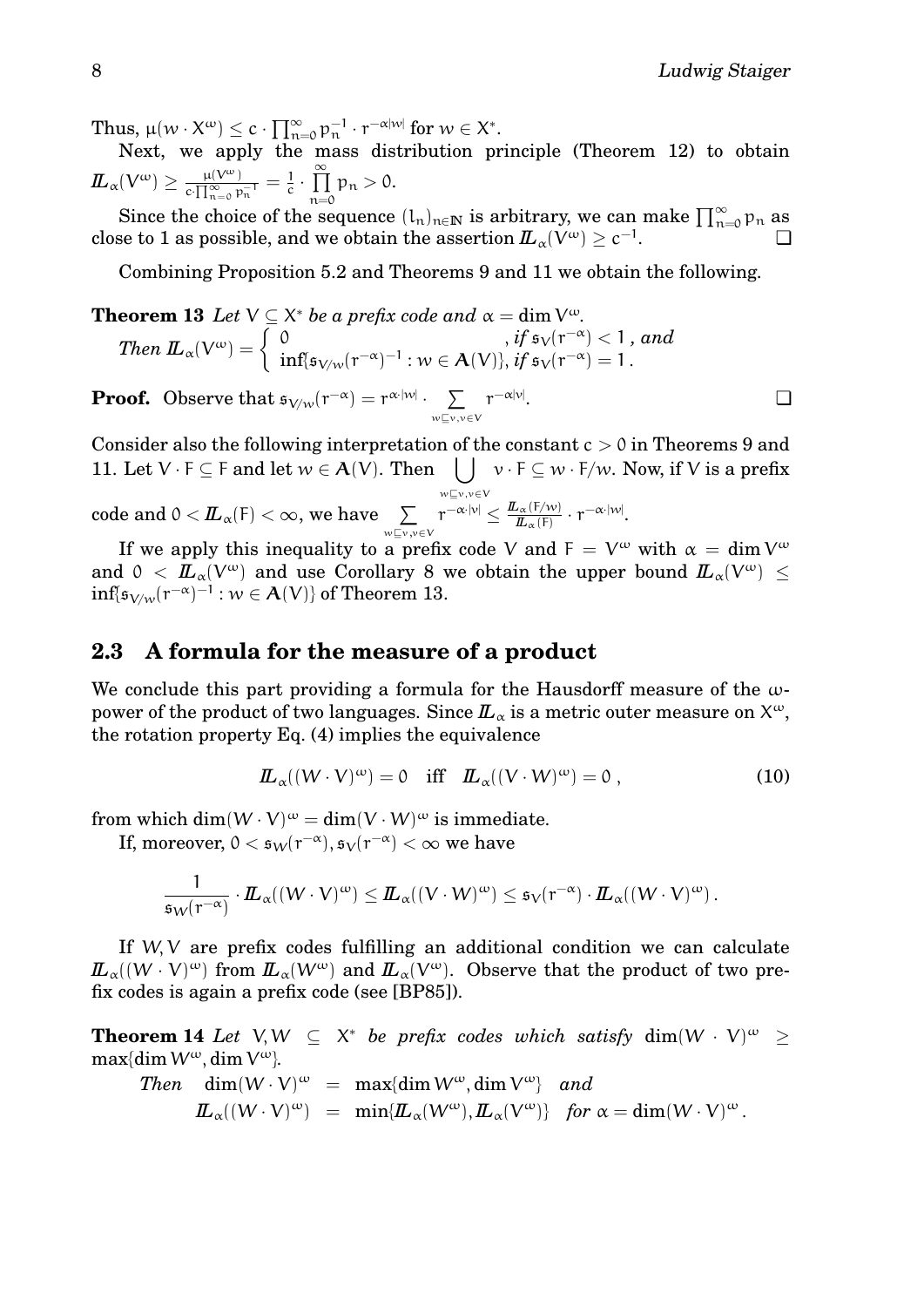**Proof.** Since the product of W and V is unambiguous, we have  $\mathfrak{s}_{W \cdot V}(t) = \mathfrak{s}_W(t)$ .  $\mathfrak{s}_\mathsf{V}(\mathsf{t})$ . Let  $\alpha' \geq \max\{\dim \mathsf{W}^\omega, \dim \mathsf{V}^\omega\}$ . This implies  $\mathfrak{s}_\mathsf{W}(\mathsf{r}^{-\alpha'}) \leq 1$  and  $\mathfrak{s}_\mathsf{V}(\mathsf{r}^{-\alpha'}) \leq 1$ and, consequently,  $\mathfrak{s}_{W\cdot V}(\mathsf{r}^{-\alpha'})\leq 1$  whence  $\alpha'\geq \dim(W\cdot V)^\omega.$  This shows  $\dim(W\cdot$  $(V)^\omega \le \max\{\dim W^\omega, \dim V^\omega\}$ , hence the first assertion.

To show the second one we distinguish two cases. If  $\mathfrak{s}_{\mathcal{V}}(r^{-\alpha}) < 1$  we have  $\mathfrak{s}_{W\cdot V}(\mathfrak{r}^{-\alpha})=\mathfrak{s}_W(\mathfrak{r}^{-\alpha})\cdot\mathfrak{s}_V(\mathfrak{r}^{-\alpha})< 1$  and, consequently,  $I\!\!L_\alpha(V^\omega)=I\!\!L_\alpha((W\cdot V)^\omega)=0$ If  $\mathfrak{s}_V(r^{-\alpha}) = 1$  we use the relation

$$
\mathfrak{s}_{W\cdot V/u}(t)=\left\{\begin{array}{l} \mathfrak{s}_{V/v}(t) \quad \ \ ,\text{ if } u=w\cdot v \text{ with } w\in W \text{ and } v\in A(V)\,, \\ \mathfrak{s}_{W/u}(t)\cdot \mathfrak{s}_V(t), \text{ if } u\in A(W)\,, \end{array}\right.
$$

for  $u \in A(W \cdot V)$ . Then Theorem 13 yields the following estimate.

$$
\mathbf{\underline{L}}_{\alpha}((W \cdot V)^{\omega}) = \inf \{ \mathfrak{s}_{W \cdot V \mid u}(\mathbf{r}^{-\alpha})^{-1} : u \in \mathbf{A}(W \cdot V) \}
$$
\n
$$
= \min \{ \inf \{ \frac{1}{\mathfrak{s}_{W \mid w}(\mathbf{r}^{-\alpha})} : w \in \mathbf{A}(W) \}, \inf \{ \frac{1}{\mathfrak{s}_{V \mid v}(\mathbf{r}^{-\alpha})} : v \in \mathbf{A}(V) \} \}
$$
\n
$$
= \min \{ \mathbf{\underline{L}}_{\alpha}(W^{\omega}), \mathbf{\underline{L}}_{\alpha}(V^{\omega}) \}
$$

The assumption  $\dim(W\cdot V)^\omega\geq\max\{\dim W^\omega,\dim V^\omega\}$  in Theorem 14 is essential as the following simple example shows.

**Example 1** Consider  $W = \{a\}$ ,  $a \in X$ , and  $V = X$ . Then  $0 = \dim W^{\omega} < 1/2 =$  $\dim(W\cdot V)^\omega < 1 = \dim v^\omega \text{ and } I\!L_{1/2}((W\cdot V)^\omega) = (\sqrt{|X|})^{-1} < 1 \text{ whereas } I\!L_0(W^\omega) =$  $L_1(V^{\omega}) = 1.$  $\mathbb{L}^{(\omega)} = 1.$ 

## **3 Construction of prefix codes from languages**

In this section we derive our examples which show that limit sets and their closures (attractors) for IIFS in Cantor space do not coincide. We present different levels of non-coincidence using Hausdorff dimension and Hausdorff measure.

We intend to find simple examples for these levels of non-coincidence. Simplicity here means, on the one hand that our examples are prefix codes, which makes the IIFS simple, and on the other hand we try to choose them in low classes of the Chomsky hierarchy, preferably linear context-free languages or only a bit more complex.

#### **3.1 Limit Set and Attractor**

The limit set in Cantor space of an IIFS described by a language L  $\subseteq X^* \setminus \{e\}$  is L<sup>w</sup>. It is also the largest solution (fixed point) of the equation F = L  $\cdot$  F when F  $\subseteq$  X $^\omega$  (see [St97b]). The attractor of the IIFS is  $\mathcal{C}(L^{\omega})$ . Using the ls-limit (or adherence) of [LS77] (see also [St97a]) we can describe the difference  $\mathcal{C}(L^{\omega}) \setminus L^{\omega}$  more precisely.

Set ls L := { $\xi : \xi \in X^{\omega} \wedge \mathbf{A}(\xi) \subseteq \mathbf{A}(L)$ }, for  $L \subseteq X^*$ . Then (see [LS77, St97a])

$$
C(L^{\omega}) = \text{ls } L^* = L^{\omega} \cup L^* \cdot \text{ls } L \tag{11}
$$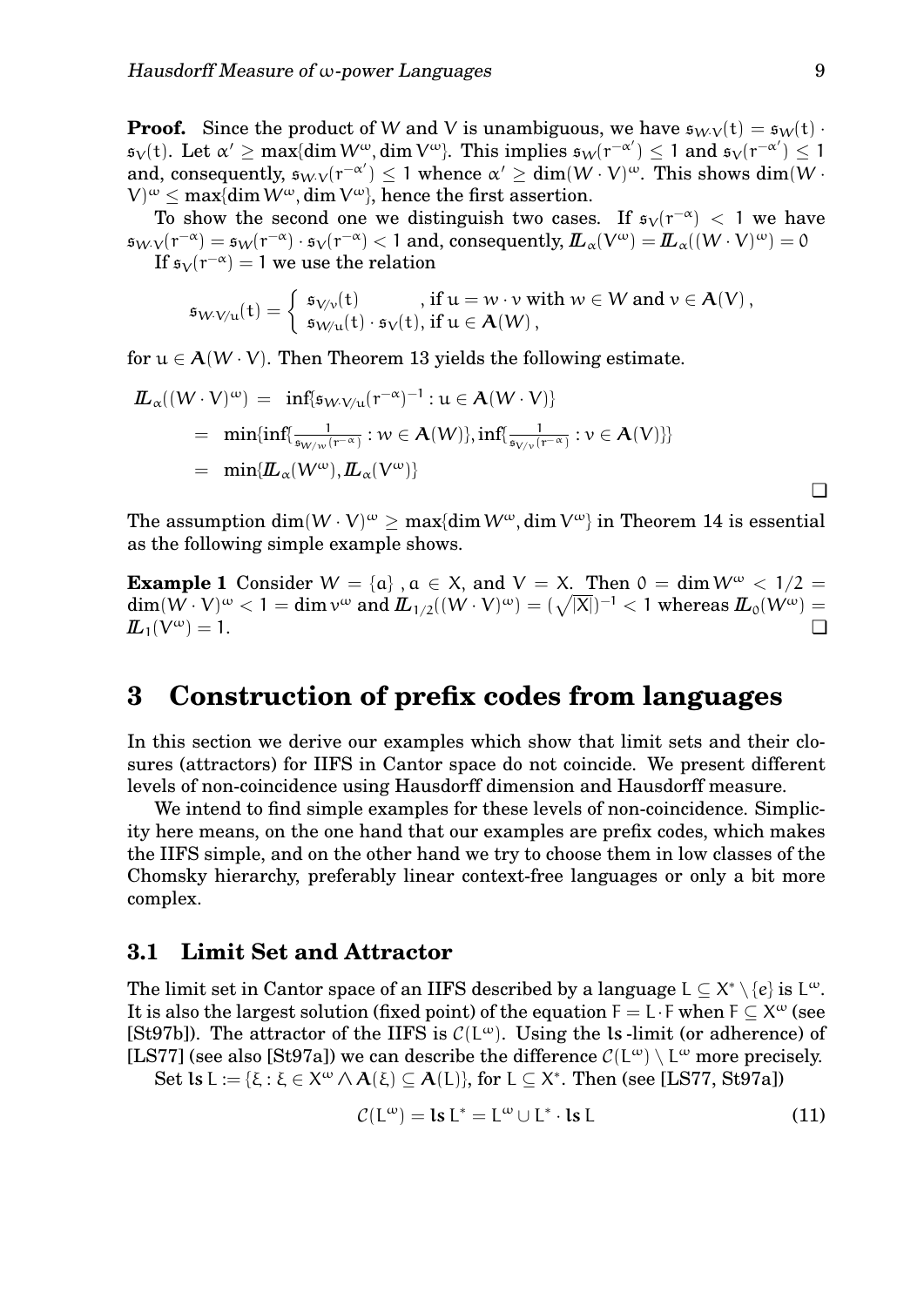Now Eq. (3) implies  $\dim \mathcal{C}(\mathsf{L}^{\omega}) = \max\{\dim \mathsf{L}^{\omega}, \dim \mathsf{Ls} \mathsf{L}\}.$  For prefix codes L we have additionally the following identity (see [St98]).

$$
\underline{\boldsymbol{L}}_{\alpha}(\mathcal{C}(\mathsf{L}^{\omega})) = \underline{\boldsymbol{L}}_{\alpha}(\mathsf{L}^{\omega}) + \underline{\boldsymbol{L}}_{\alpha}(\mathsf{ls}\,\mathsf{L}) \cdot \sum_{\mathfrak{i}\in\mathbb{N}} \mathfrak{s}_{\mathsf{L}}(\mathfrak{r}^{-\alpha})^{\mathfrak{i}} \tag{12}
$$

From our Eq. (12) we obtain several dependencies between the dimensions dim  $L^{\omega}$ , dim  $\mathcal{C}(L^{\omega})$  and the corresponding measures  $I\!I\!I_{\alpha'}(L^{\omega})$ ,  $I\!I\!I_{\alpha'}(\mathcal{C}(L^{\omega}))$  and  $L_{\alpha'}$ (ls L).

**Proposition 15** *Let*  $L \subseteq X^*$  *be a prefix code. Then the following hold true.* 

*1.* If  $\mathbb{L}_{\alpha'}(L^{\omega}) > 0$  *then* 

$$
I\!\!L_{\alpha'}({\mathcal{C}}({\mathsf{L}}^\omega)) = \left\{ \begin{array}{ll} I\!\!L_{\alpha'}({\mathsf{L}}^\omega) & \text{, if } I\!\!L_{\alpha'}({\mathsf{ls}} \,{\mathsf{L}}) = {\mathsf{0}} \text{, and} \\ \infty & \text{, otherwise.} \end{array} \right.
$$

- *2.* If  $0 < I\!\!L_{\alpha'}(l s L) < \infty$  and  $s_L(r^{-\alpha'}) < 1$  then  $I\!\!L_{\alpha'}(\mathcal{C}(L^{\omega}))$  is zero, finite or infinite *according to whether*  $\mathbf{L}_{\alpha}$ (ls L) *is zero, finite or infinite, respectively.*
- *3.* If  $\dim L^{\omega} < \alpha'$  then  $I\!I\!I_{\alpha'}(\mathcal{C}(L^{\omega})) = \infty$  if and only if  $I\!I\!I_{\alpha'}(\text{ls } L) = \infty$ .
- $4.$  *If*  $\dim L^{\omega} = \alpha$  *then*  $I\!I\!I_{\alpha}(\mathcal{C}(L^{\omega})) = \infty$  *if and only if*  $I\!I\!I_{\alpha}(\text{ls }L) = \infty$  *or*  $I\!I\!I_{\alpha}(\text{ls }L) > 0$  $and s_{L}(r^{-\alpha}) = 1.$

**Proof.** All properties are immediate from Eq. (12).

- 1. follows since  $I\!I\!I_{\alpha'}(L^{\omega}) > 0$  implies  $\mathfrak{s}_L(r^{-\alpha'}) \geq 1$ .
- 2. If  $\mathfrak{s}_{\mathbb{L}}(r^{-\alpha'}) < 1$  then  $I\!I\!I_{\alpha'}(\mathbb{L}^{\omega}) = 0$  and  $\sum_{i \in \mathbb{N}} \mathfrak{s}_{\mathbb{L}}(r^{-\alpha})^i < \infty$ .
- $3. \text{ If } I\!I\!L_{\alpha'}(\mathsf{L}^{\omega}) = 0 \text{ then } \mathfrak{s}_{\mathsf{L}}(\mathsf{r}^{-\alpha'}) < 1 \text{ and } 3 \text{ follows from } 2.$
- 4. This holds, since dim  $L^{\omega} = \alpha$  implies  $\mathfrak{s}_L(r^{-\alpha'}) \leq 1$ .

#### **3.2 The Padding Construction**

In this section we describe a simple construction of prefix codes L for which the properties guaranteeing  $I\!\!L_{\alpha'}({\rm L}^{\omega})>0$  or  $I\!\!L_{\alpha'}({\rm L}^{\omega})=0$  are easily to decide.

We start with a language  $W \subseteq (X \setminus \{d\})^*$  where d is a letter in X, and define for an injective function  $f : \mathbb{N} \to \mathbb{N}$  satisfying  $f(n) > n$  when  $s_W(n) > 0$ 

$$
\mathsf{L} := \{ \mathsf{w} \cdot \mathsf{d}^{\mathsf{f}(|\mathsf{w}|) - |\mathsf{w}|} : \mathsf{w} \in \mathsf{W} \} \,.
$$

Then L is a prefix code and  $\mathfrak{s}_L(t) = \sum_{n \geq 0} s_W(n) \cdot t^{f(n)}$ . Because f is injective and  $s_L(i) > 0$  implies that  $i = f(j)$  for some  $j \in \mathbb{N}$  we have

$$
(\mathop{\text{\rm rad}} W)^{\liminf\limits_{n\to\infty}\frac{n}{f(n)}}\geq \mathop{\text{\rm rad}} L=\liminf\limits_{n\to\infty}\frac{1}{f(n)\sqrt{s_W(n)}}\geq (\mathop{\text{\rm rad}} W)^{\limsup\limits_{n\to\infty}\frac{n}{f(n)}}\ .\eqno(14)
$$

If  $\lim_{n \to \infty} \sqrt[n]{s_W(n)}$  exists then we have rad  $L = (rad W)^{\limsup}_{n \to \infty}$  $n\rightarrow\infty$  $\frac{n}{f(n)}$ .

Since  $\mathcal{C}(L^{\omega}) = L^{\omega}$  whenever L is finite, we are interested only in infinite languages W, L  $\subseteq$   $\mathsf{X}^* .$  In this case  $0 < \frac{1}{|\mathsf{X}|-1} \leq \mathsf{rad}\, \mathsf{W} \leq \mathsf{rad}\, \mathsf{L} \leq 1.$ 

$$
\Box
$$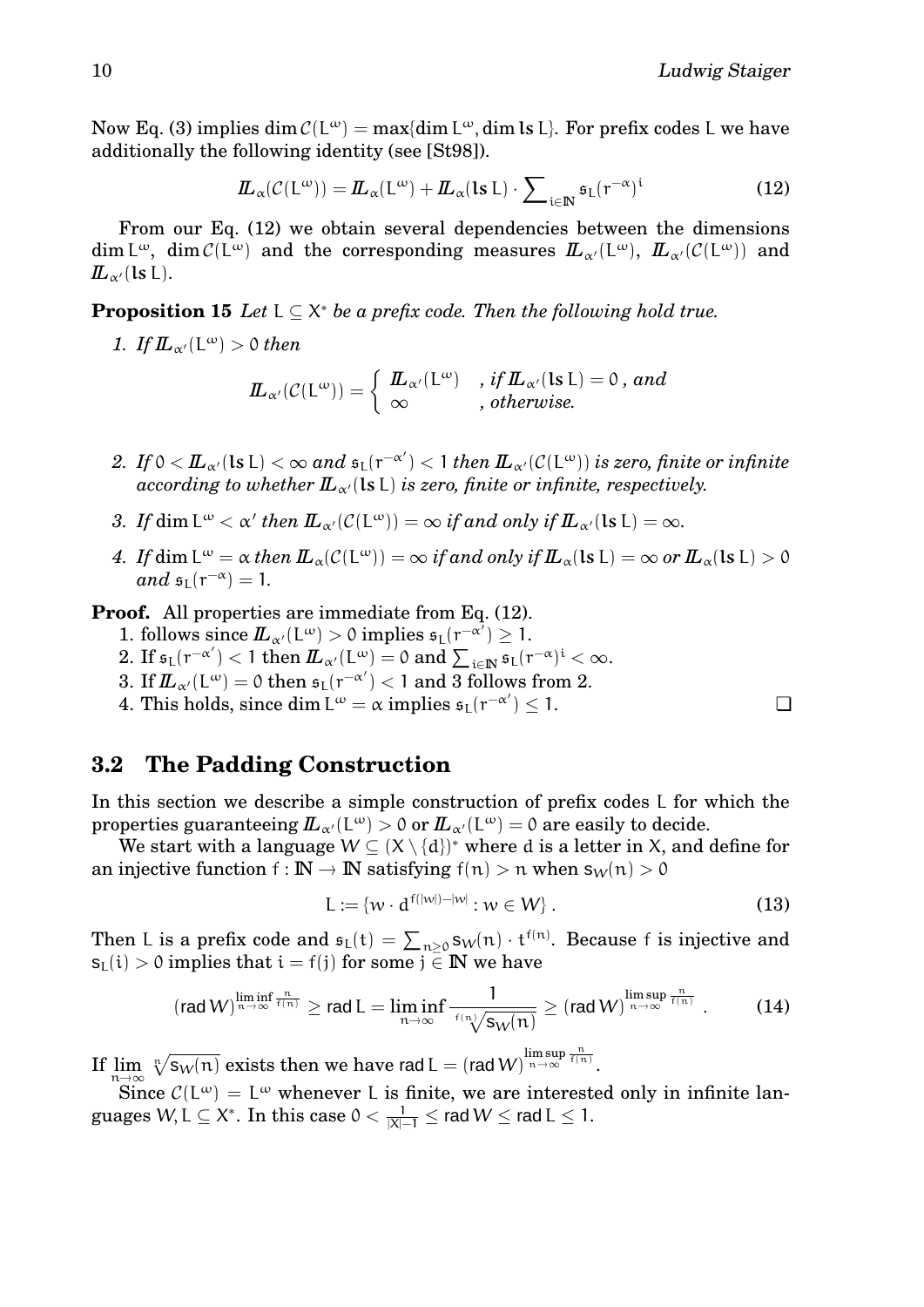**Lemma 16** *Let* W ⊆ (X \ {d}) <sup>∗</sup> *be an infinite language and let* L *be constructed according to Eq. (13) and let*  $\gamma > 1$ *.* 

- *1. If* f(n)  $\geq \gamma \cdot n$  *then* rad L  $\geq \sqrt[3]{\pi}$  $\sqrt{\frac{2}{\pi}}$   $\int \sqrt{\frac{1}{\pi}} f(t) dt \leq \int \sqrt{\frac{1}{\pi}} f(t) dt \leq \int \sqrt{\frac{1}{\pi}} f(t) dt$  $\mathbf{t}_1(L) \geq \sqrt[\chi]{\mathbf{t}_1(W)}.$
- 2. If  $\mathsf{f}(\mathfrak{n}) \leq \gamma \cdot \mathfrak{n}$  *then* <code>rad L</code>  $\leq \sqrt[\gamma]{\pi}$  $\sqrt{\frac{2}{\pi}}$   $\int \sqrt{\frac{1}{\pi}} f(t) dt \leq \int \sqrt{\frac{1}{\pi}} f(t) dt \leq \int \sqrt{\frac{1}{\pi}} f(t) dt$  $\mathbf{t}_1(L) \leq \sqrt[\chi]{\mathbf{t}_1(W)}.$
- 3. If, moreover,  $\gamma = \lim_{n \to \infty} \frac{f(n)}{n}$  $\frac{\binom{n}{n}}{n}$  *then* rad L  $=\sqrt[n]{\mathsf{rad}\,\mathsf{W}}$ .

**Proof.** The first two assertions are immediate consequences of the identity  $\frak s_L(t)=\sum_{n\geq 0} \frak s_W(n)\cdot t^{f(n)}=\sum_{n\geq 0} \frak s_W(n)\cdot t^{\gamma\cdot n}\cdot t^{f(n)-\gamma\cdot n}$  and the fact that rad L, rad  $W$   $\leq$ 1, and the last one follows from Eq.  $(14)$ .

It should be mentioned, however, that Eq. (14) and  $\gamma = \lim_{n \to \infty} \frac{f(n)}{n}$  $\frac{d(n)}{n}$  do not imply  $\mathbf{t}_1(L) = \sqrt{\mathbf{t}_1(W)}$  (see Example 9).

In order to apply Theorem 13 we are interested in connections between  $\mathfrak{s}_{\mathsf{L}/w}$ and  $\mathfrak{s}_{W/w}$  for  $w \in \mathbf{A}(W)$ .

**Lemma 17** *Let*  $W \subseteq (X \setminus \{d\})^*,$   $f(n) \geq \gamma \cdot n$  *for*  $s_W(n) > 0$ *. If*  $w \in A(W)$  *then*  $\mathfrak{s}_{\mathrm{L}/\mathrm{w}}(\mathrm{t})\leq \mathfrak{s}_{\mathrm{W}/\mathrm{w}}(\mathrm{t}^\gamma)$  for  $0\leq \mathrm{t}\leq \sqrt[\chi]{\mathsf{rad}\,\mathrm{W}}.$ *If*  $w \notin A(W)$  *then*  $\mathfrak{s}_{L/w}(t) \leq 1$  *for*  $0 \leq t \leq 1$ *.* 

**Proof.** Let  $w \in A(W)$ . We consider the identity  $L/w = \{u \cdot d^{f(|wu|) - |wu|} : wu \in W\}$ . From this we obtain

$$
\mathfrak{s}_{L/w}(t)=\sum_{n\in \mathbb{N}} s_{W\!/\!w}(n)\cdot t^{f(|w|+n)-|w|}=\sum_{n\in \mathbb{N}} s_{W\!/\!w}(n)\cdot t^{\gamma\cdot n}\cdot t^{f(|w|+n)-|w|-\gamma\cdot n}\,,
$$

whence  $\frak s_{\rm L/w}(\frak t)\leq\frak s_{\rm W/w}(\frak t^\gamma)$  if  $\frak f(\frak n)\geq\gamma\cdot\frak n$  for  $\frak s_{\rm W}(\frak n)>0$  and the first assertion is proved.

The second assertion is obvious.

Next we want to bound the values of  $\mathfrak{s}_{\mathsf{L}/\mathsf{w}}(\mathsf{t}), w \in \mathsf{A}(\mathsf{W})$ , uniformly by  $\mathfrak{s}_\mathsf{W}(\mathsf{t}^\gamma).$ 

**Lemma 18** *Let*  $W \subseteq (X \setminus \{d\})^*$  *be infinite,*  $f(n) \geq \gamma \cdot n$  *for*  $s_W(n) > 0$ *, and suppose there are*  $k \in \mathbb{N}$ ,  $g: \mathbb{N} \to \mathbb{N}$  *and*  $c \geq 0$  *such that*  $s_{W/w}(n) \leq g(|w|) \cdot (\sum_{j=0}^{k} s_W(n + i))$  $(j) + c$  *for all*  $w \in X^*$  *and*  $n \in \mathbb{N}$ .

Then 
$$
\mathfrak{s}_{L/w}(t) \le t^{(\gamma-1)|w|} \cdot g(|w|) \cdot \left( \left( \sum_{j=0}^k \frac{1}{t^{\gamma_j}} \right) \cdot \mathfrak{s}_w(t^{\gamma}) + \frac{c}{1-t^{\gamma}} \right) \text{ for } 0 < t < 1 \text{ and }
$$

 $w \in A(W)$ .

**Proof.** We have, for  $w \in A(W)$  and  $0 \le t \le 1$ ,

$$
\begin{array}{lcl} \mathfrak{s}_{L/w}(t) & = & \displaystyle \sum_{n \in \mathbb{N}} s_{W/w}(n) \cdot t^{f(|w|+n)-|w|} \\ & = & \displaystyle \sum_{n \in \mathbb{N}} s_{W/w}(n) \cdot t^{\gamma \cdot n} \cdot t^{f(|w|+n)-\gamma(|w|+n)} \cdot t^{(\gamma-1)\cdot |w|} \end{array}
$$

$$
\Box
$$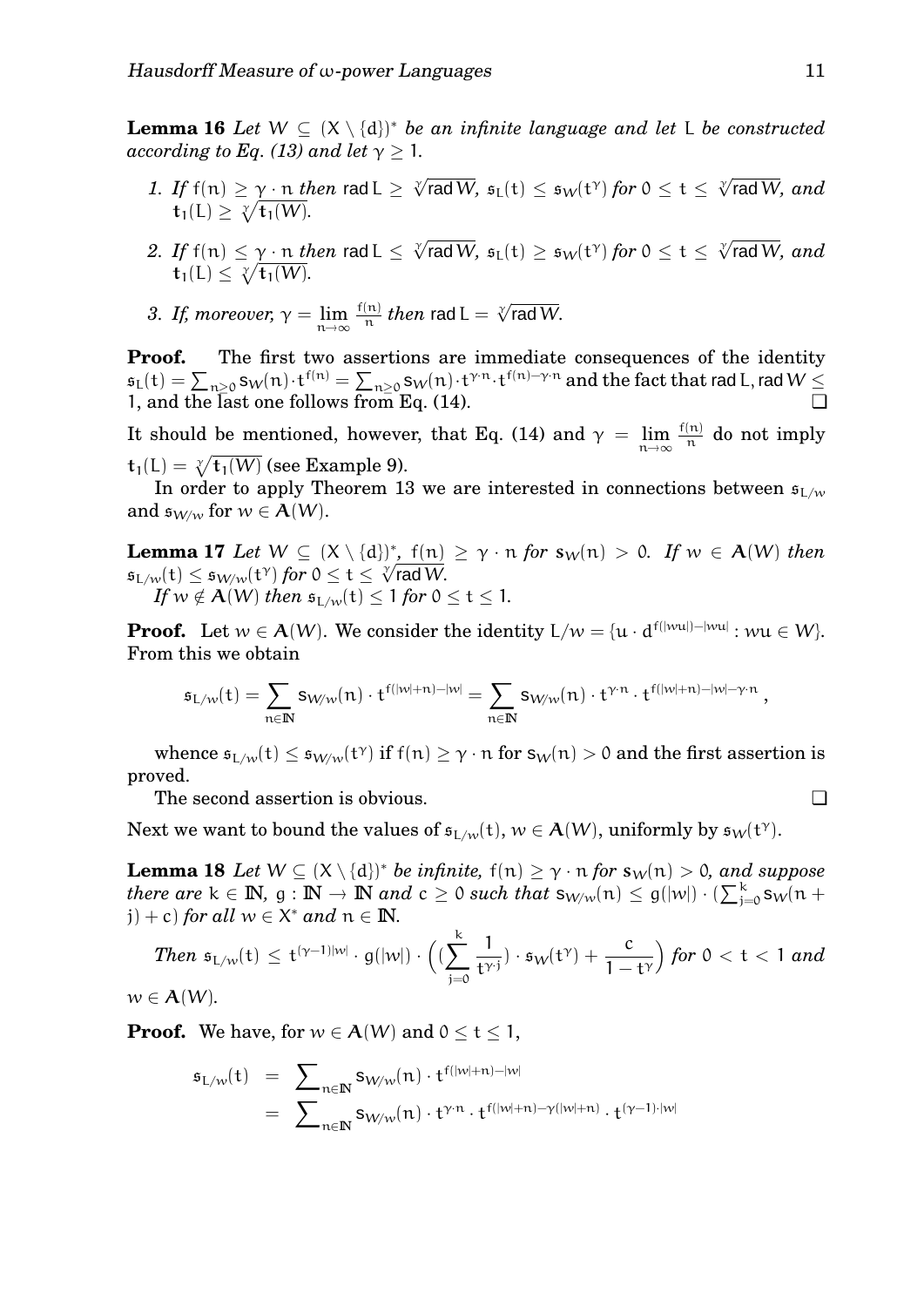$$
\leq t^{(\gamma-1)|w|} \cdot g(|w|) \cdot \sum_{n \in \mathbb{N}} \Bigl( \sum_{j=0}^k \frac{1}{t^{\gamma_j}} s_W(n+j) \cdot t^{\gamma \cdot (n+j)} + c \cdot t^{\gamma \cdot n} \Bigr) \\ \leq t^{(\gamma-1)|w|} \cdot g(|w|) \cdot \Bigl( \bigl( \sum_{j=0}^k \frac{1}{t^{\gamma \cdot j}} \bigr) \cdot s_W(t^{\gamma}) + \frac{c}{1-t^{\gamma}} \Bigr) \, .
$$

Under some special assumptions on the language W we obtain the following estimate for  $L_{\alpha}(\mathsf{L}^{\omega}).$ 

**Corollary 19** *Under the hypotheses of Lemma 18 and the additional assumptions that*  $\mathfrak{s}_L(t_1(L)) = 1$ ,  $\mathfrak{s}_W(t_1(L)^\gamma) < \infty$  *and the function* g *satisfies*  $\exists c_1 \forall n(g(n) \cdot L(G)) \leq c_1 \cdot \dots \cdot L(G)$  $\mathbf{t}_1(L)^{(\gamma-1)n} \leq c_1$ )*, we have*  $\mathbf{L}_{\alpha}(L^{\omega}) > 0$  *for*  $\alpha = \dim L^{\omega} = -\log_{|X|} \mathbf{t}_1(L)$ *.* 

**Proof.** First, in view of Lemmata 18 and 17, the conditions  $\mathfrak{s}_{W}(\mathbf{t}_{1}(L)^{\gamma}) < \infty$  and  $\exists c_1 \forall \mathfrak{n} (\mathbf{t}_1 (\mathrm{L})^{(\gamma -1) \mathfrak{n}} \cdot \mathrm{g} (\mathfrak{n}) \leq \mathrm{c}_1)$  ensure that

 $\mathfrak{s}_{\mathsf{L}/\mathfrak{w}}(\mathbf{t}_1(\mathsf{L})) \leq \mathfrak{c}_1 \cdot (\sum_{\mathfrak{j} = 0}^{\mathsf{k}}$  $\frac{1}{\mathsf{t}_1(L)^\gamma{}^{; \mathsf{j}}}) \cdot \mathfrak{s}_\mathsf{W}(\mathbf{t}_1(L)^\gamma)+\frac{c}{1-\mathsf{t}_1(L)^\gamma}) < \infty$ independently of  $w \in X^*$  .

Then,  $\mathfrak{s}_{L}(\mathfrak{t}_{1}(L)) = 1$  allows the application of Theorem 13, which yields the assertion. ❏

The next corollary treats the special case of regular languages W.

**Corollary 20** *If*  $W \subseteq (X \setminus \{d\})^*$  *is an infinite regular language,*  $f(n) \ge \gamma \cdot n$  *for*  $\mathcal{S}_{W}(n) > 0$ ,  $\mathcal{S}_{W}(t_{1}(L)^{\gamma}) < \infty$  and  $\mathcal{S}_{L}(t_{1}(L)) = 1$  *then* dim  $L^{\omega} = -\log t_{1}(L)$  and  $I\!\!L_\alpha(\mathsf{L}^\omega) > 0$  *for*  $\alpha = \dim \mathsf{L}^\omega$ .

**Proof.** With  $\mathfrak{s}_L(t_1(L)) = 1$  the first hypothesis of Theorem 13 is fulfilled, and  $\dim L^{\omega} = -\log t_1(L).$ 

Observe that  ${\rm t}^{|w|}\cdot\mathfrak{s}_{W/w}(\mathfrak{t})\leq\mathfrak{s}_W(\mathfrak{t})$  whenever  $0\leq\mathfrak{t}.$  If W is regular, there is a constant  $k \in \mathbb{N}$  such that for every  $w \in X^*$  there is a  $\hat{w}, |\hat{w}| \leq k$  with  $W/w = W/\hat{w}$ .

According to Lemma 17 we have  $\mathfrak{s}_{\mathrm{L}/\mathrm{w}}(\mathbf{t}_1(L)) \leq \max\{1, \frac{\mathfrak{s}_{\mathrm{W}}(\mathbf{t}_1(L)^{\mathrm{V}})}{\mathfrak{t}_1(L)^{\mathrm{K}}}$  $\frac{\sqrt{(\mathbf{t}_1(\mathsf{L})^r)}}{\mathbf{t}_1(\mathsf{L})^k}$  for arbitrary  $w \in X^*$ , and Theorem 13 shows  $I\!\!L_{\alpha}(\mathrm{L}^{\omega}) > 0$  for  $\alpha = \dim \mathrm{L}$  $\omega$ .

If we change the order in the construction of Eq. (13) we obtain for  $d \in X$  and  $\widetilde{W} \subseteq (X \setminus \{\widetilde{d}\})^*$ 

$$
\widetilde{\mathsf{L}} := \{ \widetilde{\mathsf{d}}^{\mathrm{f}(|w|)-|w|} \cdot w : w \in \widetilde{\mathsf{W}} \},\tag{15}
$$

and the results on the structure generating function Eq. (14) and Lemma 16 remain valid. In particular,  $\tilde{\sf L}$  is also a prefix code<sup>1</sup>. Moreover we have a lower bound for  $\mathfrak{s}_{\widetilde{L}/w}$ .

## **Proposition 21** *If*  $w = d^{f(n)}$  *then*  $\mathfrak{s}_{\widetilde{L}/w}(t) \geq \mathfrak{s}_{\widetilde{W}}(n) \cdot t^n$ .

<sup>&</sup>lt;sup>1</sup>This is, however, not true in general. But if  $e \notin \widehat{W}$  and  $f(n) - f(m) \neq n - m$  for  $n \neq m$  then the assertion is true. These hypotheses are, in particular, satisfied for the constructions in Section 3.3.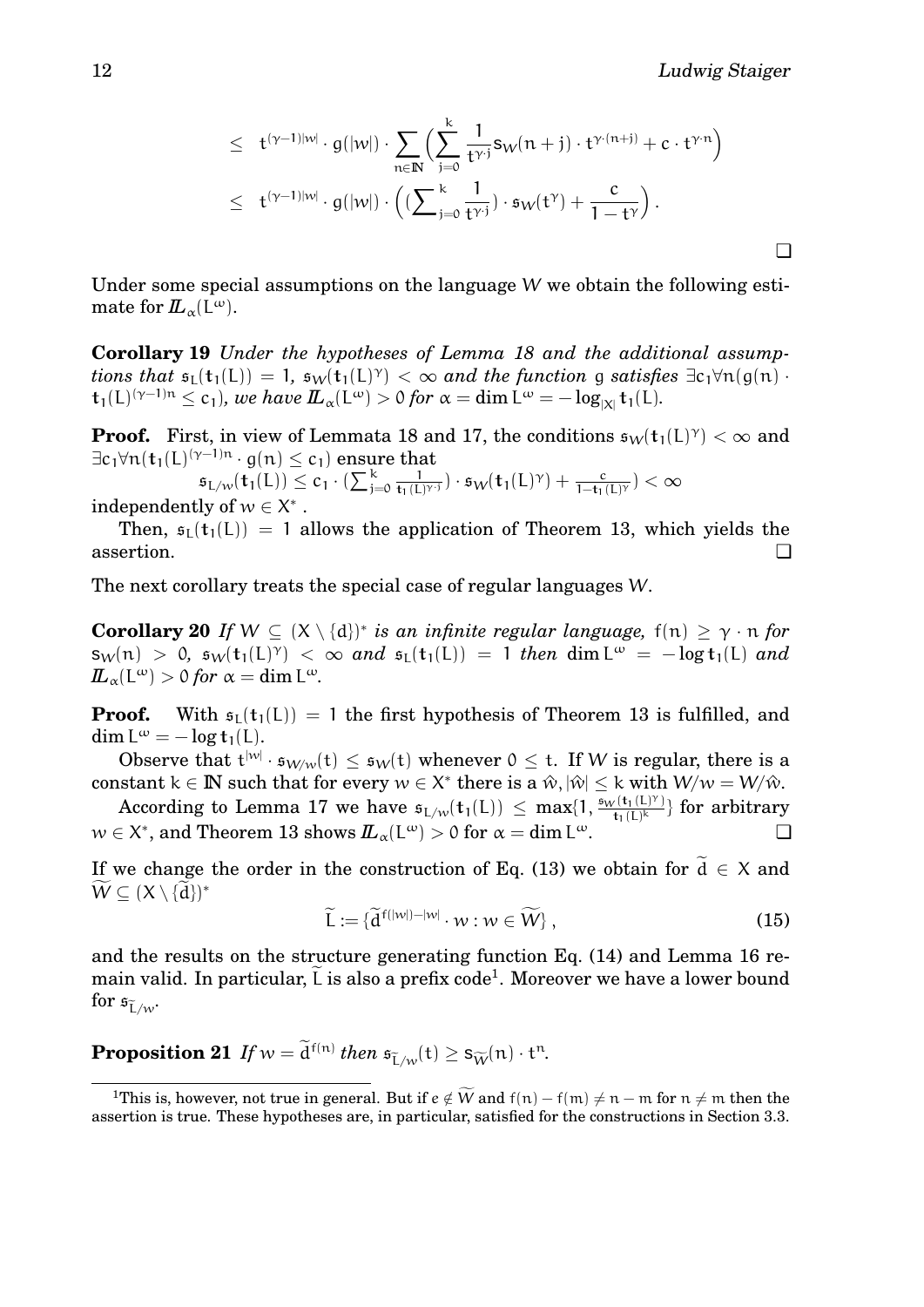Observe that then  $t_1(L) > \text{rad } W$  implies  $\limsup_{n \to \infty} s_{\widetilde{W}}(n) \cdot t_1(L)^n = \infty$ . This enables us to apply Corollary 10 and we obtain the following.

**Corollary 22** *Let*  $\overline{W} \subseteq (X \setminus \{\tilde{d}\})^*$  *be infinite,*  $f : \mathbb{N} \to \mathbb{N}$  *injective and*  $f(n) > n$  *for*  $\sup_{\mathbf{w}} \| \mathbf{w} \| > 0$ . If  $\mathbf{L} = \{ \mathbf{d}^{f(|w|)-|w|} \cdot w : w \in W \}$  and  $\mathbf{t}_1(\mathbf{L}) >$  rad  $W$  *then*  $\mathbf{L}_{\alpha}(\mathbf{L}^{\omega}) = 0$  *for*  $\alpha = \dim \widetilde{\mathsf{L}}^{\omega}$ .

It should be mentioned that for linear functions  $f : \mathbb{N} \to \mathbb{N}$ ,  $f(n) = \gamma \cdot n + \delta$  with rational coefficients, and regular languages  $W, \tilde{W}$  the resulting languages L and L are one-turn deterministic one-counter languages, simple cases of unambiguous linear context-free languages [AB97]. Thus they have rational structure generating functions  $\mathfrak{s}_L$  and  $\mathfrak{s}_{\tilde{l}}$ , respectively (see [Ku70]).

Their (unambiguous) product,  $L \cdot L$ , where we may start with different regular languages  $W, W$  is a two-turn deterministic one-counter language, and has also a rational structure generating function  $\mathfrak{s}_{\text{L} \tilde{\text{I}}} = \mathfrak{s}_{\text{L}} \cdot \mathfrak{s}_{\tilde{\text{I}}}$ .

For rational structure generating functions  $\mathfrak{s}_V$  we have the restriction that  $\mathfrak{s}_{V}(\text{rad }V) = \infty$  whence  $\mathfrak{s}_{V}(\mathbf{t}_{1}(V)) = 1$ .

### **3.3 Examples**

In this section we give our announced examples. Here we consider the following cases which might appear for  $\alpha = \dim L^{\omega}$  and  $\hat{\alpha} = \dim \mathcal{C}(L^{\omega}),$   $I\!\!L_{\alpha}(L^{\omega})$  and  $L_{\hat{\alpha}}(C(\mathsf{L}^{\omega}))$ . The principal possibilities are shown in the figure below. The case  $L_{\alpha}(\mathsf{L}^{\omega}) = \infty$  is excluded by Proposition 4.

We try to derive our examples as simple as possible. Therefore, on the one hand, we consider only prefix codes L. In this case Eq. 12 and Proposition 15 give some principal limitations.

On the other hand, in the light of the discussion concluding Section 3.2 we want our examples to be languages to be simple with respect to their accepting devices (cf. [AB97]).

In Figures 1 and 2 we list the twelve possible cases for relations between  $\dim \mathrm{L}^{\omega}, \dim \mathcal{C}(\mathrm{L}^{\omega}), \bm{\mathit{I\!L}}_{\dim \mathrm{L}^{\omega}}(\mathrm{L}^{\omega}) \text{ and } \bm{\mathit{I\!L}}_{\dim \mathcal{C}(\mathrm{L}^{\omega})}(\mathcal{C}(\mathrm{L}^{\omega})).$ 

What concerns  $I\!I_{\dim L^\omega}(\mathrm{L}^\omega)$  and  $I\!I_{\dim \mathcal{C}(\mathrm{L}^\omega)}(\mathcal{C}(\mathrm{L}^\omega))$  we distinguish only the cases of null-measure, finite non-null measure and infinite measure. According to Proposition 4 the case  $I\!I_{\dim L^{\omega}}(L^{\omega}) = \infty$  is impossible.

In virtue of Proposition 4 we cannot choose regular languages as examples (except for Case 2). Moreover, Proposition 15.1 shows that, for dim  $L^{\omega} = \dim \mathcal{C}(L^{\omega})$ and prefix codes L, the Case 4 is impossible.

Observe that in Figure 1 we have dim  $L^{\omega} \ge$  dim ls L, and in Cases 3, 5 and 6  $\text{necessarily } \alpha = \dim L^{\omega} = \dim \text{ls } L \text{ and } \overline{L}_{\alpha}(\text{ls } L) > 0.$ 

In Figure 2 we have always dim  $L^{\omega} = \alpha < \hat{\alpha} = \dim \text{ls } L$ .

The construction of our ten examples follows a general line. We let X consist of the four letters  $a, b, d$  and  $d,$  and we arrange our examples according to increasing complexity. All examples, except for Example 9, have  $f(n) = \gamma \cdot n$  with  $\gamma \in \{2, 3, 4\}$ .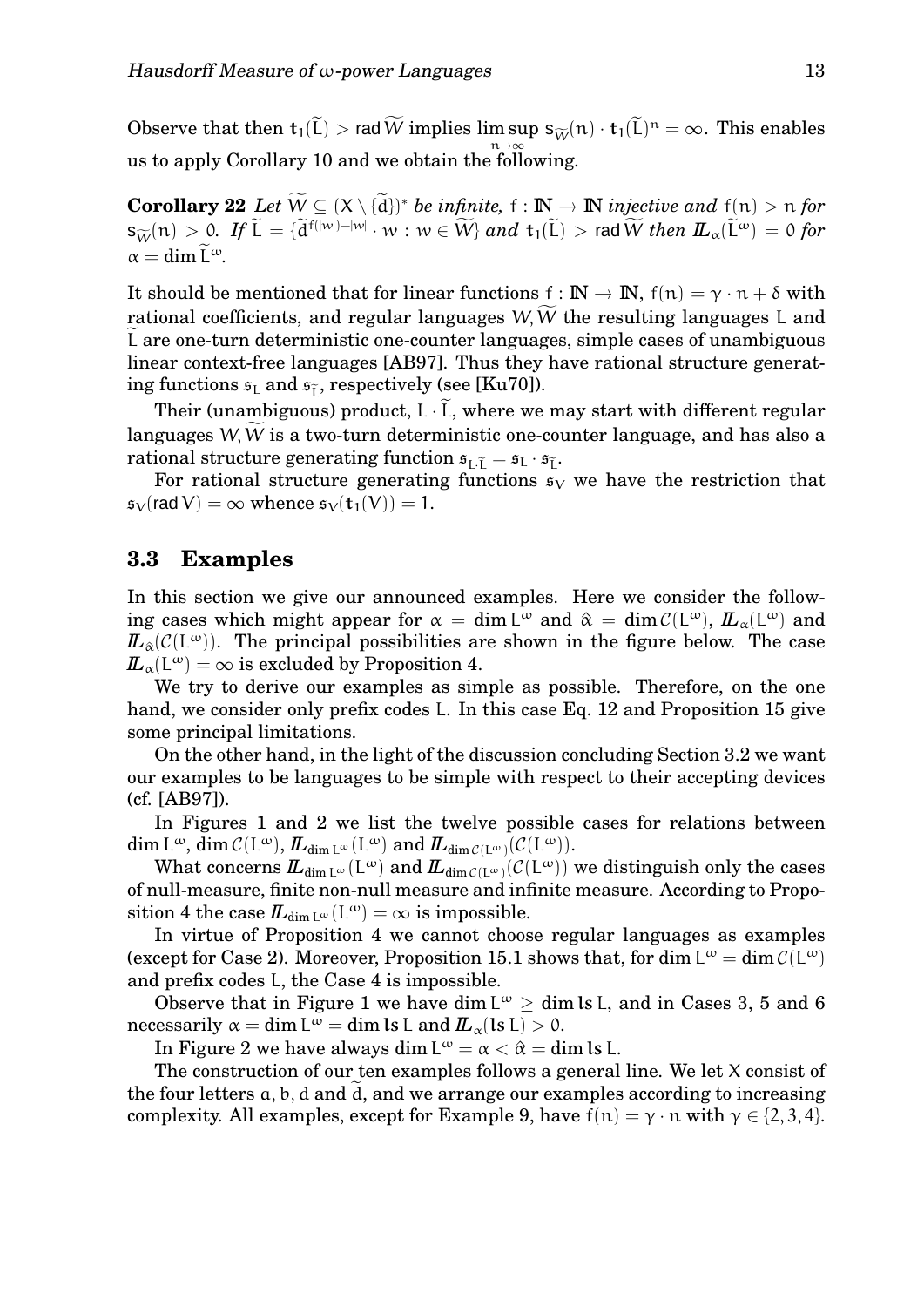| fixed point $L^{\omega}$ |                                                   | attractor $\mathcal{C}(\mathsf{L}^{\omega})$                                                                | <b>Example</b> |
|--------------------------|---------------------------------------------------|-------------------------------------------------------------------------------------------------------------|----------------|
|                          | 1. $\mathbf{L}_{\alpha}(\mathsf{L}^{\omega})=0$   | $\mathbf{L}_{\alpha}(\mathcal{C}(\mathsf{L}^{\omega}))=0$                                                   | Example 2      |
|                          | 2. $\mathbb{L}_{\alpha}(\mathsf{L}^{\omega}) > 0$ | $\mathbf{L}_{\alpha}(\mathcal{C}(\mathsf{L}^{\omega})) = \mathbf{L}_{\alpha}(\mathsf{L}^{\omega})$          | Proposition 4  |
|                          | 3. $\mathbf{L}_{\alpha}(\mathsf{L}^{\omega})=0$   | $0 < I\!\!L_{\alpha}(\mathcal{C}(\mathsf{L}^{\omega})) < \infty$                                            | Example 9      |
|                          | 4. $\mathbb{L}_{\alpha}(L^{\omega}) > 0$          | $\mathbf{L}_{\alpha}(\mathsf{L}^{\omega}) < \mathbf{L}_{\alpha}(\mathcal{C}(\mathsf{L}^{\omega})) < \infty$ | impossible     |
|                          | 5. $\mathbf{L}_{\alpha}(\mathsf{L}^{\omega})=0$   | $\mathbf{L}_{\alpha}(\mathcal{C}(\mathsf{L}^{\omega})) = \infty$                                            | Example 6      |
|                          | 6. $\mathbf{L}_{\alpha}(\mathsf{L}^{\omega}) > 0$ | $\mathbf{L}_{\alpha}(\mathcal{C}(\mathsf{L}^{\omega})) = \infty$                                            | Example 3      |
|                          |                                                   |                                                                                                             |                |

Figure 1: Measures of fixed point and attractor when  $\alpha = \dim \text{L}^{\omega} = \dim \mathcal{C}(\text{L}^{\omega})$ 

| fixed point $L^{\omega}$ |                                                    | attractor $\mathcal{C}(\mathsf{L}^{\omega})$                           | Example       |  |
|--------------------------|----------------------------------------------------|------------------------------------------------------------------------|---------------|--|
|                          | 7. $\mathbf{L}_{\alpha}(\mathbf{L}^{\omega})=0$    | $\mathbf{L}_{\hat{\alpha}}(\mathcal{C}(\mathsf{L}^{\omega}))=0$        | Example 11    |  |
|                          | 8. $\mathbb{L}_{\alpha}(L^{\omega}) > 0$           | $\mathbf{L}_{\hat{\alpha}}(\mathcal{C}(\mathsf{L}^{\omega}))=0$        | Example 10    |  |
|                          | 9. $\mathbb{L}_{\alpha}(\mathsf{L}^{\omega})=0$    | $0 < I\!\!L_{\hat{\alpha}}(\mathcal{C}(\mathsf{L}^{\omega})) < \infty$ | Example $7^2$ |  |
|                          | 10. $\mathbb{L}_{\alpha}(\mathsf{L}^{\omega}) > 0$ | $0 < I\!\!L_{\hat{\alpha}}(\mathcal{C}(\mathsf{L}^{\omega})) < \infty$ | Example 4     |  |
|                          | 11. $\mathbb{L}_{\alpha}(\mathsf{L}^{\omega})=0$   | $\mathbf{L}_{\hat{\alpha}}(\mathcal{C}(\mathsf{L}^{\omega})) = \infty$ | Example 8     |  |
|                          | 12. $\mathbb{L}_{\alpha}(\mathsf{L}^{\omega}) > 0$ | $\mathbf{L}_{\hat{\alpha}}(\mathcal{C}(\mathsf{L}^{\omega})) = \infty$ | Example 5     |  |
|                          |                                                    |                                                                        |               |  |

Figure 2: Measures of fixed point and attractor when  $\dim L^{\omega} = \alpha < \widehat{\alpha} = \dim \mathcal{C}(L^{\omega})$ 

In the first seven examples we use the languages  $W^{(1)} := \{\mathfrak{a},\mathfrak{b}\}^*\setminus\{\mathfrak{e}\},\,W^{(2)} :=$  $({a, b} \cdot a)^* \setminus {e}$  and  $W^{(3)} := {a, b}^* \cdot \tilde{d} \cdot {a, b}^*$  with ls  $W^{(1)} = {a, b}^{\omega}$ , ls  $W^{(2)} =$  $({a}, {b} \cdot {a})^{\omega}$ , ls  $W^{(3)} = {a}, {b}^{\omega} \cup {a}, {b}^* \cdot \tilde{d} \cdot {a}, {b}^{\omega}$  and the parameters:

$$
\begin{array}{ll}\n\mathfrak{s}_{W^{(1)}}(\mathsf{t}) = \frac{2\mathsf{t}}{1-2\mathsf{t}} & , \ \mathfrak{t}_1(W^{(1)}) = \frac{1}{4} & \text{and} & \underline{L}_{\frac{1}{2}}(\mathsf{ls}\,W^{(1)}) = 1 \\
\mathfrak{s}_{W^{(2)}}(\mathsf{t}) = \frac{2\mathsf{t}^2}{1-2\mathsf{t}^2} & , \ \mathfrak{t}_1(W^{(2)}) = \frac{1}{2} & \text{and} & \underline{L}_{\frac{1}{4}}(\mathsf{ls}\,W^{(2)}) = 1 \\
\mathfrak{s}_{W^{(3)}}(\mathsf{t}) = \frac{\mathsf{t}}{(1-2\mathsf{t})^2} & , \ \mathfrak{t}_1(W^{(3)}) = \frac{1}{4} & \text{and} & \underline{L}_{\frac{1}{2}}(\mathsf{ls}\,W^{(3)}) = \infty \\
(\text{see [MS94, Example B])} &\n\end{array}
$$

The first four examples are one-turn deterministic one-counter languages.

**Example 2** Set  $W_2 := W^{(1)}$ ,  $\gamma_2 := 4$  and use the construction of Eq. (15). Lemma 16 shows  $t_1(L_2) = \frac{1}{\sqrt{2}}$  $\frac{1}{2}$  > rad  $W_2$  =  $\frac{1}{2}$  $\frac{1}{2}$ . Since  $\text{ls } L_2 = {\text{d}}^{\omega}$ , we have  $I\!\!L_\alpha(\mathcal{C}(\mathsf{L}_2^\omega)) = I\!\!L_\alpha(\mathsf{L}_2^\omega) \text{, for } \alpha=-\log_4 \mathsf{t}_1(\mathsf{L}_2)=\frac{1}{4} \text{, and Corollary 22 yields } I\!\!L_\alpha(\mathsf{L}_2^\omega)=0 \text{.}$  $\Box$ 

In Examples 3, 4 and 5 we use the construction of Eq. (13) and Corollary 20 to show that  $L_\alpha(\mathsf{L}^\omega) >$  0. Observe that the construction of Eq. (13) yields  $\mathsf{ls} \mathsf{L} = \mathsf{ls} \mathsf{W}.$ 

 $2F$ or Case 9, an example of a language generated by a simple context-free grammar was given in Example 6.3 of [St93].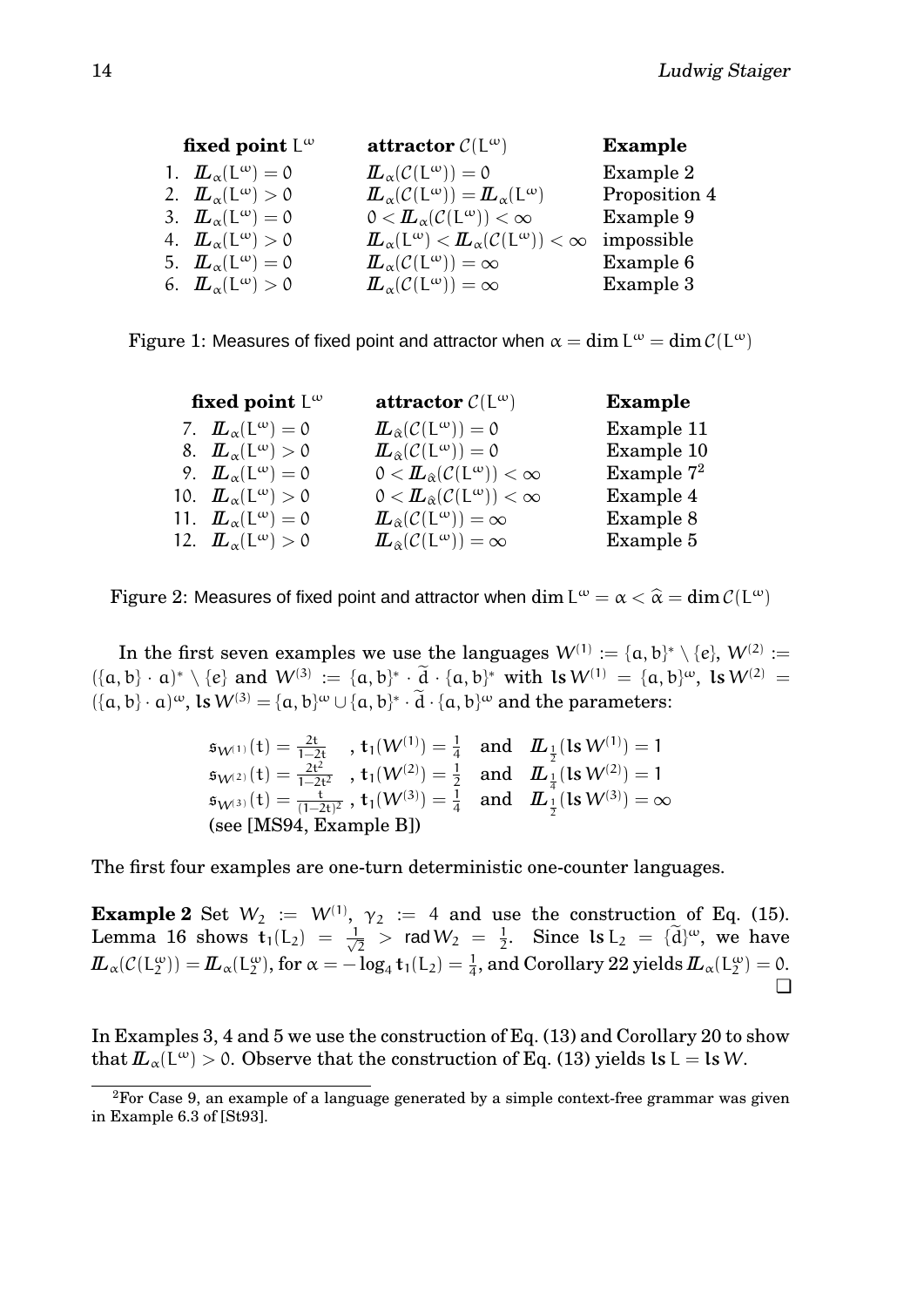**Example 3** We set  $W_3 := W^{(1)}$  and  $\gamma_3 := 2$ . Then  $\alpha = \dim L_3^{\omega} = -\log_4 t_1(L_3) = \frac{1}{2}$ <br>and  $\mathfrak{s}_{L_3}(\mathfrak{t}_1(L_3)) = 1$ . Now, Proposition 15 implies  $\mathbb{L}_{\alpha}(\mathcal{C}(L_3^{\omega})) = \infty$ .  ${\rm and} \; \mathfrak{s}_{\mathsf{L}_3}(\mathsf{t}_1({\mathsf{L}}_3)) = 1. \; {\rm Now, \, Proposition \; 15 \; implies} \; \bm{\mathit{IL}}_\alpha(\mathcal{C}({\mathsf{L}}_3^{\alpha}))$ 

 $\textbf{Example 4} \ \ \textbf{We use} \ \mathsf{W}_4 := \mathsf{W}^{(1)} \ \textbf{and} \ \gamma_4 := 4. \ \ \text{Then} \ \ \alpha = \dim \mathrm{L}_4^\omega = \frac{1}{4}$  $\frac{1}{4}$ ,  $\hat{\alpha} =$  dim ls L<sub>4</sub> = 1  $\frac{1}{2}$ ,  $\mathfrak{s}_{\mathrm{L}_4}(4^{-\hat{\alpha}})=\mathfrak{s}_{\mathsf{W}_4}(\frac{1}{16})=\frac{1}{7}$  and, finally,  $I\!\!L_\alpha(\mathcal{C}(\mathrm{L}_4^\omega))=\frac{7}{6}$ . ❏

**Example 5** Set  $W_5 := W^{(3)}$  and  $\gamma_5 := 4$ . This yields  $\alpha = \dim L_5^{\omega} = -\log_4 t_1(L_5) = \frac{1}{4}$ and  $\hat{\alpha} = \dim \text{ls } L_5 = \frac{1}{2}$  $\frac{1}{2}$  and  $\mathcal{L}_{\hat{\alpha}}$ (**ls** L<sub>5</sub>) =  $\infty$  (cf. Example B of [MS94]).  $\Box$ 

The next three examples and Example 11 are products of languages  $L'_i$  and  $\tilde{L}_i$ constructed according to Eqs. (13) and (15), respectively. Then we can use Theorem 14 to show that  $I\!I\!I_{\alpha}((L_i'.\tilde{L}_i)^{\omega}) = 0$ . Since ls  $\tilde{L}_i = {\tilde{d}}^{\omega}_i$ , we have  $I\!I\!I_{\alpha'}(ls (L_i'.\tilde{L}_i)) = I\!I_{\alpha'}(ls (L_i'.\tilde{L}_i))$  $L_{\alpha'}($ ls L'<sub>i</sub>) for  $\alpha' > 0$ .

**Example 6** Define L'<sub>6</sub> using Eq. (13) and the parameters  $W_6':=W^{(2)}$  and  $\gamma':=2.$ This yields  $t_1(L'_6) = \frac{1}{\sqrt{2}}$  $\frac{1}{2}$  and  $\alpha = \dim L_6'^\omega = \frac{1}{4}$  $\frac{1}{4}$ . Now  $\tilde{L}_6 := L_2$  has also dim  $\tilde{L}_6^{\omega} = \frac{1}{4}$ 4 and, consequently,  $I\!I_{\frac{1}{4}}((L'_6 \cdot \tilde{L}_6)^{\omega}) = 0.$ 

 $\text{Finally, }\mathcal{\underline{I\!I}}_{\alpha}(\text{ls } ( \mathsf{L}'_6 \cdot \mathsf{\widetilde{L}}_6) ) \; = \; \mathcal{\underline{I\!I}}_{\alpha}(\text{ls } \mathsf{L}'_6) \; = \; 1 \; \text{and} \; \mathfrak{s}_{\mathsf{L}'_6}(4^{-\alpha}) \; = \; \mathfrak{s}_{\mathsf{\widetilde{L}}_6}(4^{-\alpha}) \; = \; 1 \; \text{yield}$  $I\!\!L_{\alpha}(\mathcal{C}((\mathsf{L}'_{6}\cdot\widetilde{\mathsf{L}}_{6}))$  $\omega$ )) =  $\infty$ .

**Example 7** Here we use  $L_7' := L_4$  and  $L_7' := L_2$  and argue in the same way as in the preceding example.

**Example 8** This example uses the language  $L'_8 := L_5$  and concatenates it with  $L_8 := L_2.$ 

Because of  $\mathcal{L}_{\alpha}(L^{\omega}) = 0$  and  $\infty > \mathcal{L}_{\alpha}(I_{\alpha}L) > 0$  Item 3 requires  $\mathfrak{s}_{L}(\text{rad } L) < 1$ . This is not possible with languages having a rational structure generating function.

**Example 9** Set  $W := \{a, b, \tilde{d}\}^* \setminus \{e\}$  and  $f(n) := n + 2\lceil \sqrt{n} \rceil$  $\sum_{i=1}^{\infty} 3^n t^{n+2\lceil \sqrt{n} \rceil}.$ Set  $W := \{a, b, d\}^* \setminus \{e\}$  and  $f(n) := n + 2[\sqrt{n}]$ . Then  $\mathfrak{s}_L(t)$ 

Since  $\lim_{n\to\infty} \frac{f(n)}{n} = 1$ , in virtue of Lemma 16, we have rad L = rad W = 1/3. Thus we obtain  $\mathfrak{s}_{\mathsf{L}}(\mathsf{rad}\, \mathsf{L}) = \sum_{\mathsf{i}=1}^\infty (\frac{1}{3})$  $\frac{1}{3}$ )<sup>2[ $\sqrt{n}|$ </sup> =  $\frac{5}{32}$  < 1<sup>3</sup>, and consequently 0 =  $I\!\!L_\alpha(\mathrm{L}^\omega)$  <  $I\!\!L_{\alpha}(\mathcal{C}(\mathsf{L}^{\omega})) = \frac{32}{27} < \infty \text{ for } \alpha := \dim \mathsf{L}^{\omega} = \dim \mathsf{L} \text{s L} = \log_4 3.$ 

In view of  $\alpha < \hat{\alpha}$  and  $I\!I\!L_{\hat{\alpha}}(\mathcal{C}(\mathsf{L}_\iota^\omega)) = 0$  the final two examples require  $I\!I\!L_{\hat{\alpha}}(\textbf{ls }L) =$ 0. Following Lemma 4.3 of [St93] W cannot be a regular language.

**Example 10** Let  $F := \{a, b\} \cdot \prod_{i=0}^{\infty} (\{a, b\}^{2^{i}-1} \cdot a)$  and set  $W_{10} := A(F) \setminus \{e\}$ . Then  $\mathsf{s}_{\mathsf{W}}(\mathfrak{n})=2^{\mathfrak{n}-\lfloor \log_2\mathfrak{n}\rfloor}$  for  $\mathfrak{n}>0.$ 

<sup>3</sup>This follows from the identity  $\sum_{n=1}^{\infty} t^{\lceil \sqrt{n} \rceil} = \sum_{i=1}^{\infty} (2i-1) \cdot t^i = \frac{t+t^2}{(1-t)}$  $\frac{t+t^2}{(1-t)^2}$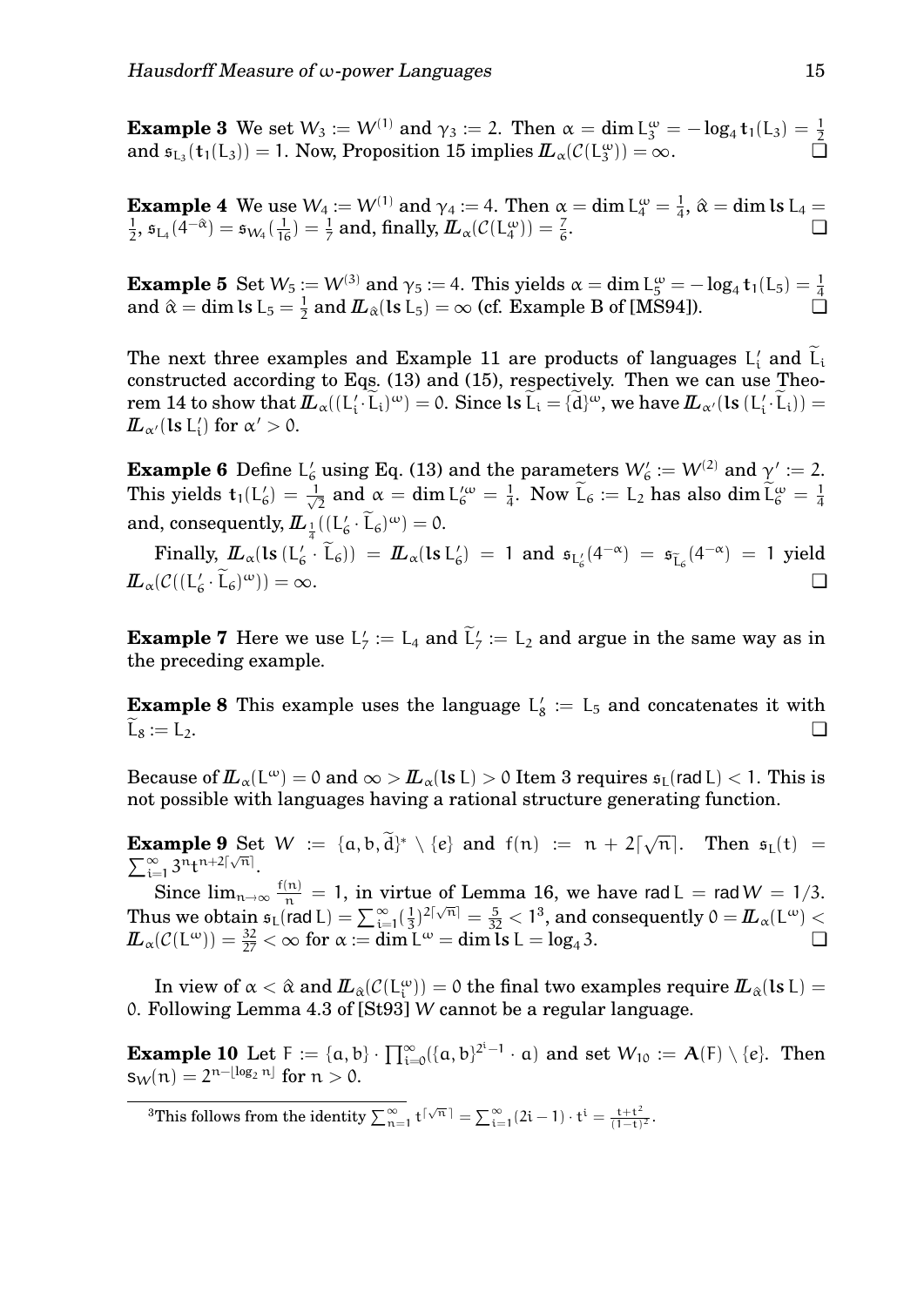Since F is closed in  $(X^{\omega}, \rho)$  and  $s_{A(F/w)}(n) = s_{A(F/v)}(n)$  whenever  $w, v \in A(F)$  and  $|w|=|v|,$  Theorem 4 of [St89] shows that  $\dim\mathsf{F}=\liminf$ <sup>n</sup>→∞  $\frac{\log_4 \mathsf{s}_{\mathbf{A}(\mathsf{F})}(n)}{n} = \frac{1}{2}$  $\frac{1}{2}$ . Moreover, it is easy to calculate that  $I\!I_{1/2}(F) = 0$ .

Choose  $\gamma_{10} = 3$  and use the construction of Eq. (13). Then ls L<sub>10</sub> = F,

$$
-\ln(1-2t^3) = \sum_{i=1}^{\infty} \frac{(2t^3)^n}{n} < \mathfrak{s}_{L_{10}}(t) < 2 \cdot \sum_{i=1}^{\infty} \frac{(2t^3)^n}{n} - 2t^3
$$
\n
$$
= -2(\ln(1-2t^3) + t^3)
$$

 $\text{for }0 < t \leq \frac{1}{\sqrt[3]{2}}, \text{ and we obtain } \mathfrak{s}_{\mathsf{L}_{10}}(\frac{1}{\sqrt[3]{4}}) < 1 < \mathfrak{s}_{\mathsf{L}_{10}}(\frac{1}{\sqrt[3]{3}}) < \infty. \text{ Therefore, } \mathsf{t}_1(\mathsf{L}_{10}) < \frac{1}{\sqrt[3]{3}},$  $\mathfrak{s}_{\mathsf{L}_{10}}(\mathsf{t}_1(\mathsf{L}_{10}))=1$  and  $\alpha=\dim \mathsf{L}_{10}^\omega=-\log \mathsf{t}_1(\mathsf{L}_{10})<\frac{1}{2}$  $\frac{1}{2}$ . Although we do not know the exact value of  $\alpha = \dim \mathsf{L}_{10}^\omega,$  this allows us to show  $I\!\!L_\alpha(\mathsf{L}^\omega) > 0$  using Corollary 19 in the following way:

From the preceding considerations we know that the hypotheses  $\mathfrak{s}_{\mathsf{L}_{10}}(\mathsf{t}_1(\mathsf{L}_{10}))=1$  and  $\mathfrak{s}_{\mathsf{W}_{10}}(\mathsf{t}_1(\mathsf{L}_{10})^3)<\mathfrak{s}_{\mathsf{W}_{10}}(\frac{1}{3})$  $(\frac{1}{3}) < \sum_{i=1}^{\infty} (\frac{2}{3})$  $(\frac{2}{3})^i < \infty$  of Corollary 19 are satisfied.

Now, the funktion  $g : \mathbb{N} \to \mathbb{N}$  with  $g(n) = n$  satisfies the remaining assumption  $L_{10}^{2n} \cdot g(n) < (\frac{1}{2})^{2n} \cdot n \leq 1$ , for all  $n \in \mathbb{N}$ . Hence  $\mathbb{Z}_{\infty}(\mathbb{L}^{\omega}) > 0$ .  ${\bf t}_1(L_{10})^{2n} \cdot g(n) < (\frac{1}{3})$  $\frac{1}{3}$ <sup>2n</sup> · n  $\leq$  1, for all n  $\in$  **IN**. Hence  $\mathbf{L}_{\alpha}(\mathbf{L}^{\omega}) > 0$ .

**Example 11** Let  $L'_{11} := L_{10}$  and let  $L_{11}$  be constructed according to Eq. (15) with  $W_{11} := W_{10}$  and  $\tilde{\gamma}_{11} := \gamma_{10} = 3$ .

Arguing in the same way as in Examples 2 and 6 we calculate that Corollary 22 is applicable and obtain  $\alpha = \dim (L'_{11} \cdot \tilde{L}_{11})^{\omega} < \hat{\alpha} = \frac{1}{2}$  $\frac{1}{2}$ , and  $I\!I\!L_{\alpha}((L'_{11} \cdot \tilde{L}_{11})^{\omega}) = 0$  as well as  $I\!I\!L_{\hat{\alpha}}(C((L'_{11} \cdot \tilde{L}_{11})^{\omega})) = I\!I\!L_{\hat{\alpha}}(C(L''_{11})) = 0$ .

## **References**

| [AB97]          | J.-M. Autebert, J. Berstel and L. Boasson, Context-Free Languages and<br>Pushdown Automata, in: [RS97], Vol. 1, pp. 111–174.                         |
|-----------------|------------------------------------------------------------------------------------------------------------------------------------------------------|
| [Ba89]          | C. Bandt. Self-similar sets 3. Constructions with sofic systems. Monatsh.<br><i>Math.</i> , $108:89-102$ , $1989$ .                                  |
| [BP85]          | J. Berstel and D. Perrin. Theory of Codes. Academic Press, 1985.                                                                                     |
| [CS06]          | C.S. Calude, L. Staiger and S.A. Terwijn, On partial randomness. Ann.<br><i>Pure and Appl. Logic, 138:20-30, 2006.</i>                               |
| $[\text{CD}93]$ | K. Culik II and S. Dube, Affine automata and related techniques for<br>generation of complex images, <i>Theor. Comput. Sci.</i> , 116:373-398, 1993. |
| [DL94]          | J. Devolder, M. Latteux, I. Litovsky and L. Staiger. Codes and infinite<br>words, Acta Cybernetica, 11:241-256, 1994.                                |
| [Ed90]          | G. A. Edgar. Measure, Topology, and Fractal Geometry, Springer, 1990.                                                                                |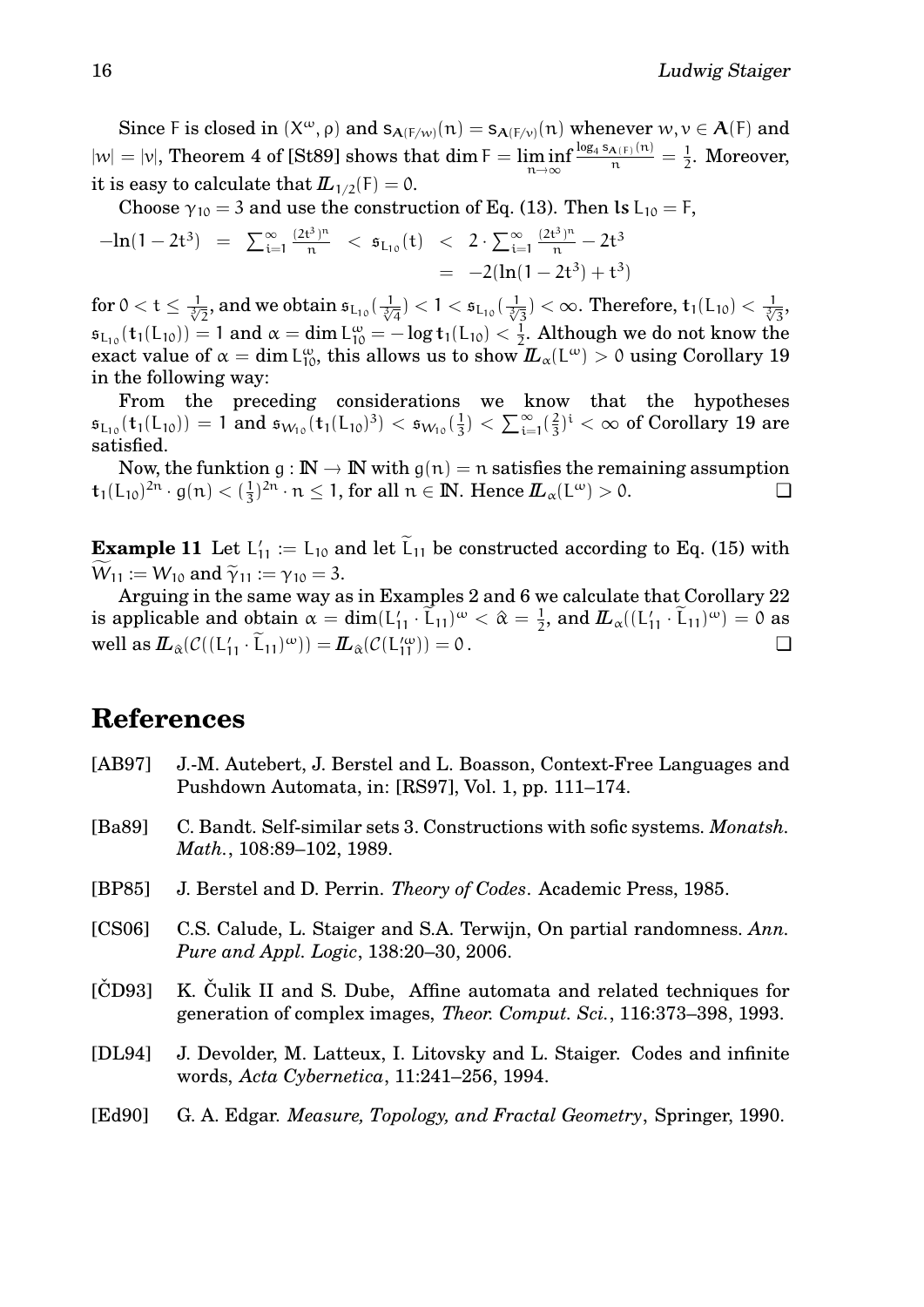- [Ei74] S. Eilenberg. *Automata, Languages, and Machines, Vol. A*, Acad. Press, 1974.
- [Fa90] K.J. Falconer, *Fractal Geometry*, Wiley, 1990.
- [Fa97] K.J. Falconer, Techniques in Fractal Geometry, John Wiley, 1997.
- [Fe94a] H. Fernau. *Iterierte Funktionen, Sprachen und Fraktale*, BI-Verlag, 1994.
- [Fe94b] H. Fernau. Infinite IFS, *Mathem. Nachr.*, 169:79–91, 1994.
- [FS01] H. Fernau and L. Staiger. Iterated function systems and control languages, *Inform. & Comput.*, 168:125–143, 2001.
- [HU79] J.E. Hopcroft and J.D. Ullman, Introduction to Automata and Language Theory, Addison-Wesley, Reading MA, 1979.
- [Ku70] W. Kuich. On the entropy of context-free languages, *Inform. & Contr.*, 16:173–200, 1970.
- [LS77] R. Lindner and L. Staiger. *Algebraische Codierungstheorie; Theorie der sequentiellen Codierungen*, Akademie-Verlag, 1977.
- [Lu03] Lutz, J.H., The dimensions of individual strings and sequences, *Inform. & Comput.* 187:49 – 79, 2003.
- [Ma95] R. D. Mauldin. Infinite iterated function systems: Theory and applications, in: *Fractal Geometry and Stochastics*, vol. 37 of *Progress in Probability*, Basel, Birkhäuser 1995.
- [MU96] R. D. Mauldin and M. Urbanski. Dimensions and measures in infinite iterated function systems, *Proc. Lond. Math. Soc.*, III. 73(1):105–154, 1996.
- [MW88] R. D. Mauldin and S. C. Williams. Hausdorff dimension in graph directed constructions, *Trans. AMS*, 309(2):811–829, Oct. 1988.
- [MS94] W. Merzenich and L. Staiger. Fractals, dimension, and formal languages. *RAIRO Inf. théor. Appl.*, 28(3–4):361–386, 1994.
- [RS97] G. Rozenberg and A. Salomaa (eds.) *Handbook of Formal Languages*, Springer, 1997.
- [Ry86] B.Ya. Ryabko, Noiseless coding of combinatorial sources, Hausdorff dimension and Kolmogorov complexity, *Problemy Peredachi Informatsii*  $22(3):16 - 26, 1986$ (in Russian; English translation: *Problems of Information Transmission* 22(3):170 – 179, 1986)